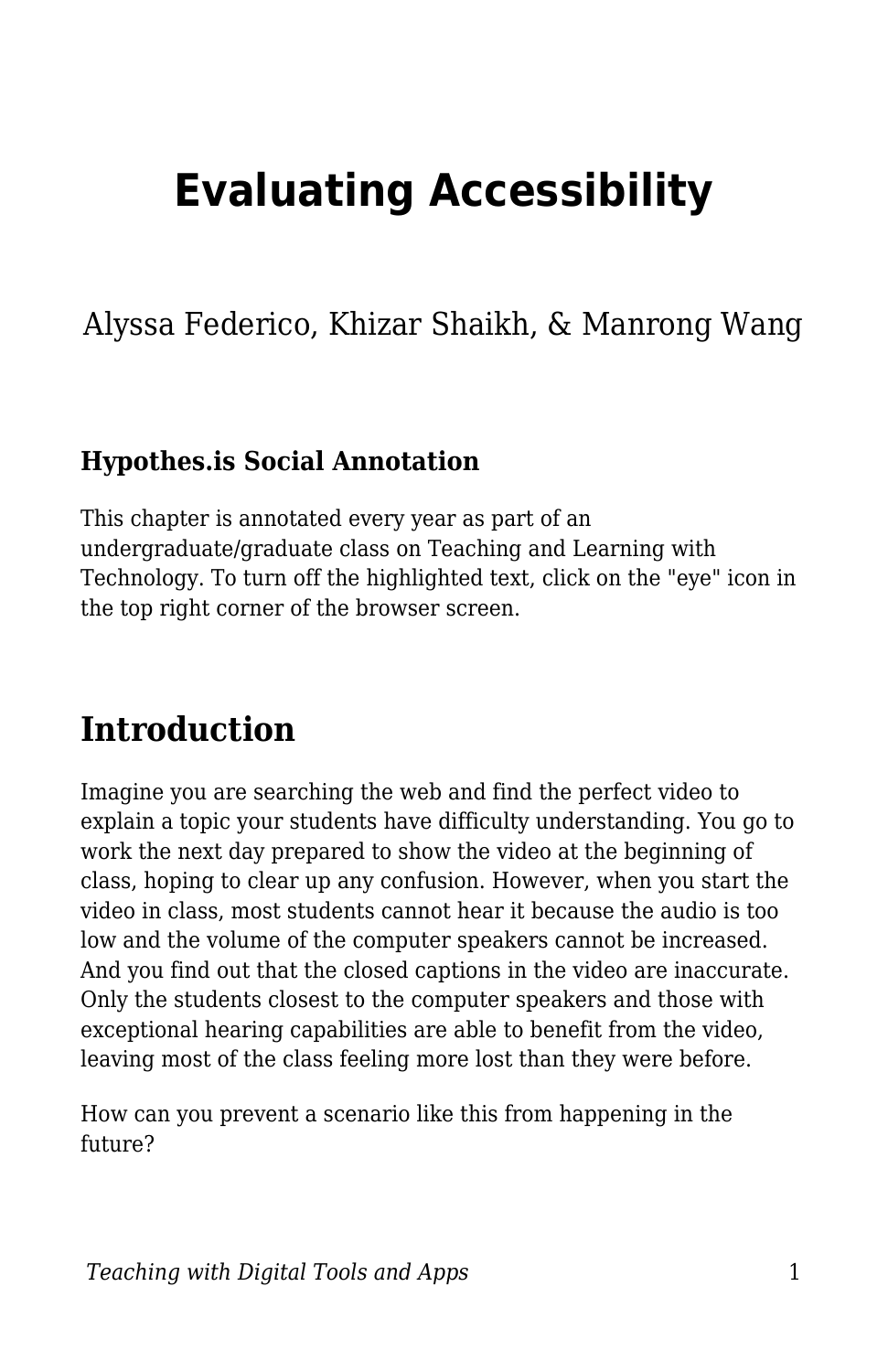How do you ensure all students have equitable access to learning?

Let's talk about evaluating the accessibility of digital tools and apps. **Accessibility** is described by the Office of Civil Rights as:

When a person with a disability is afforded the opportunity to acquire the same information, engage in the same interactions, and enjoy the same services as a person without a disability in an equally integrated and equally effective manner, with substantially equivalent ease of use. (as cited in Curry, 2018, para. 2)

As educators, we must strive to **create fully accessible learning environments** for our students. This requires designing inclusive learning environments and evaluating the accessibility of digital tools and apps before using them in the classroom to ensure all learners have the same opportunities to access and engage with course content.

In this chapter, we will first discuss how to design accessible and inclusive learning environments with technology. Then, we will introduce you to the POUR model for assessing the accessibility of digital tools and apps to use in your practice. We will showcase how to evaluate digital tools and apps for different types of disabilities. Finally, we will conclude the chapter with an overview of free, easy-touse assistive technology tools for designing accessible learning environments and experiences. Before you get started exploring the chapter, watch the [Evaluating Accessibility of Digital Tools and Apps](https://www.youtube.com/watch?v=vVEvOGVKCdo) video embedded below for a brief overview of the chapter content.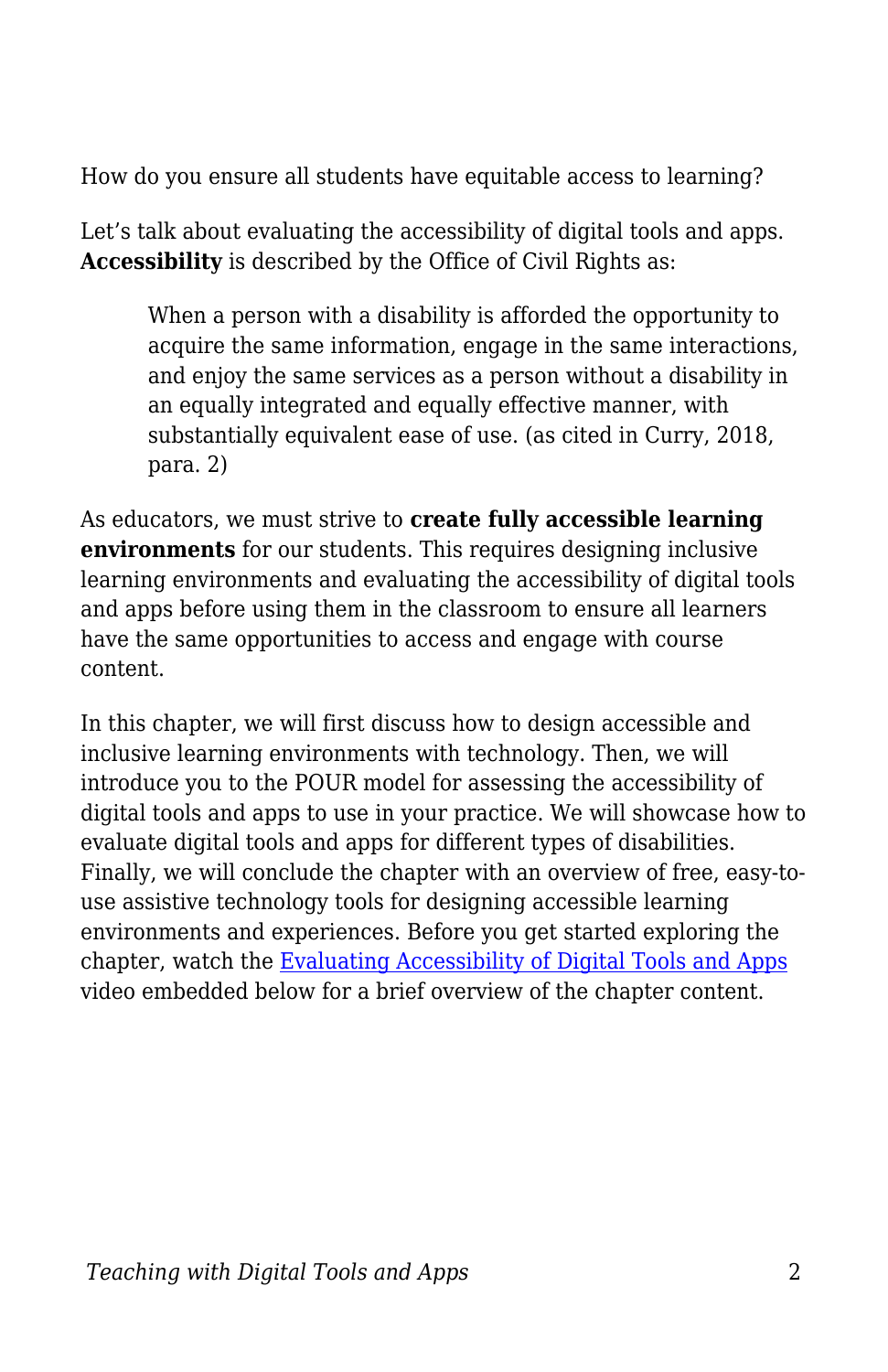# **Communication Disability**



[Watch on YouTube https://edtechbooks.org/-HoM](https://www.youtube.com/embed/vVEvOGVKCdo?autoplay=1&rel=0&showinfo=0&modestbranding=1)

# **Universal Design for Learning**

When designing instruction, the [universal design for learning](http://udlguidelines.cast.org/) [framework](http://udlguidelines.cast.org/) (Center for Applied Special Technology [CAST], 2020) can serve as a guide to support the development of accessible and meaningful technology-rich learning experiences. The term **universal design**, coined by Ronald Mace, was originally developed as a response to inaccessible built environments (Burgstahler, 2019). Mace and his colleagues defined universal design as:

The design of products and environments to be usable by all people, to the greatest extent possible, **without the need for adaptation or specialized design**. (NC State University, The Center for Universal Design, 1997, para. 1)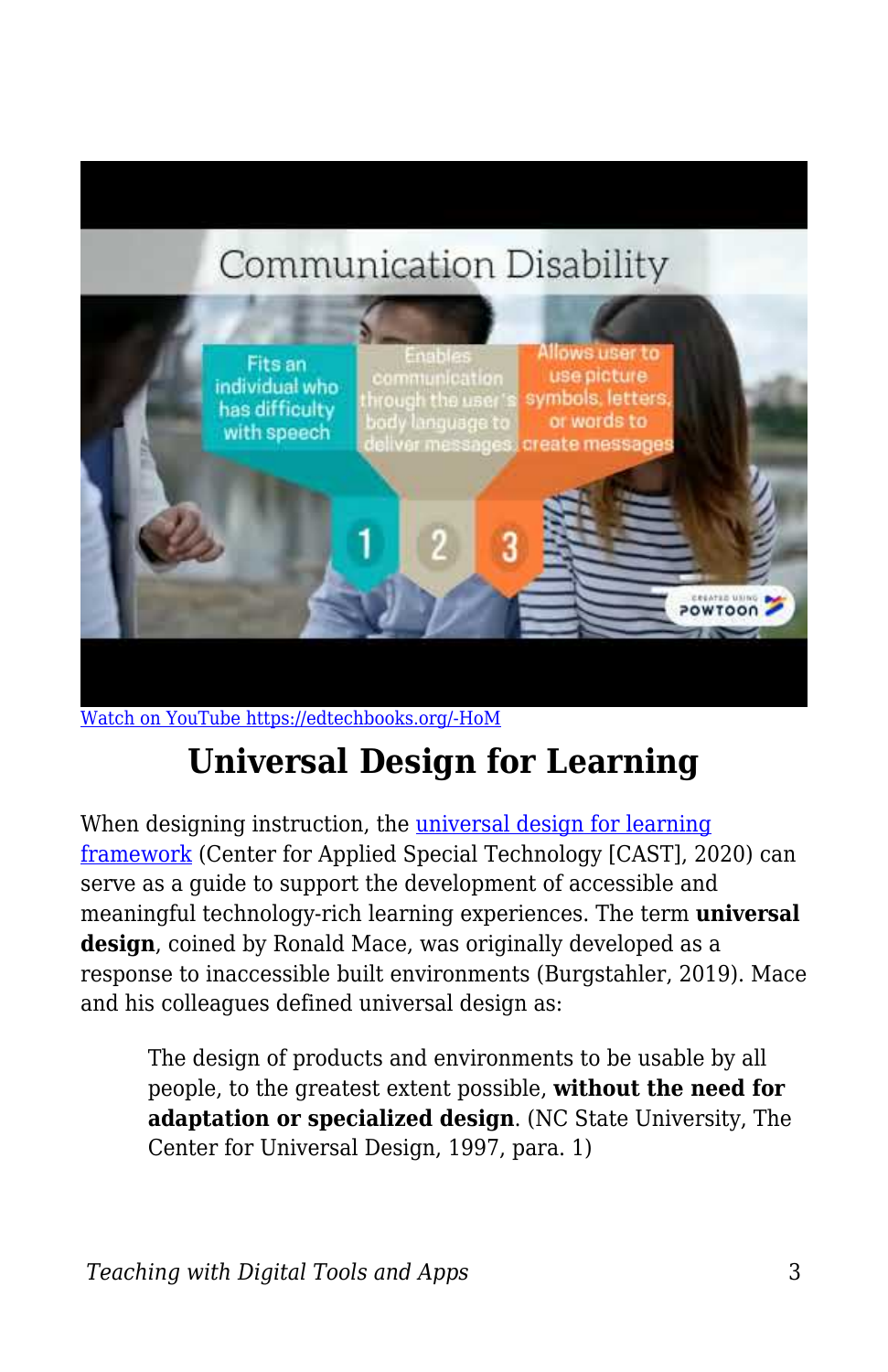For example, sidewalks with curb cuts (i.e., a small ramp or graded slope down to the street) make it easier for everyone to access the street, including individuals who use wheelchairs and those who are on bikes.

#### **[The Curb-cut Effect and Championing Equity](https://www.learningforjustice.org/magazine/fall-2021/the-curbcut-effect-and-championing-equity)**

"In a highly cited 2017 article in the *Stanford Social Innovation Review*, lawyer, activist and policy expert Angela Glover Blackwell highlights the curb-cut effect as a framework for understanding the community-wide benefits of any innovation specifically designed to achieve equity for an underserved group. 'There's an ingrained societal suspicion that intentionally supporting one group hurts another. That equity is a zero-sum game," writes Blackwell. "In fact, when the nation targets support where it is needed most—when we create the circumstances that allow those who have been left behind to participate and contribute fully—everyone wins'" [\(Collins, 2021,](https://www.learningforjustice.org/magazine/fall-2021/the-curbcut-effect-and-championing-equity) [paras. 13-14](https://www.learningforjustice.org/magazine/fall-2021/the-curbcut-effect-and-championing-equity)).

The concept of **universal design for learning (UDL)** expands this idea to the design of learning experiences and environments. [CAST](http://www.cast.org/our-work/about-udl.html) developed three guiding UDL principles to assist educators in developing accessible learning experiences:

- **Multiple Means of Engagement** refers to designing learning experiences based on students' interests and motivations (e.g., giving students choice in their learning experience, the content, and the technologies they use).
- **Multiple Means of Representation** means providing more than one way to access and learn the content (e.g., an e-book that features text, embedded videos, and virtual manipulatives).
- **Multiple Means of Action and Expression** provides students with multiple ways to show their understanding of the content (e.g., giving them a [digital media choice board](https://docs.google.com/document/d/1xUBTHrkZD7qeZrR06OxXaXut5bnCNOxkWh0TLtLeff0/edit?usp%3Dsharing)).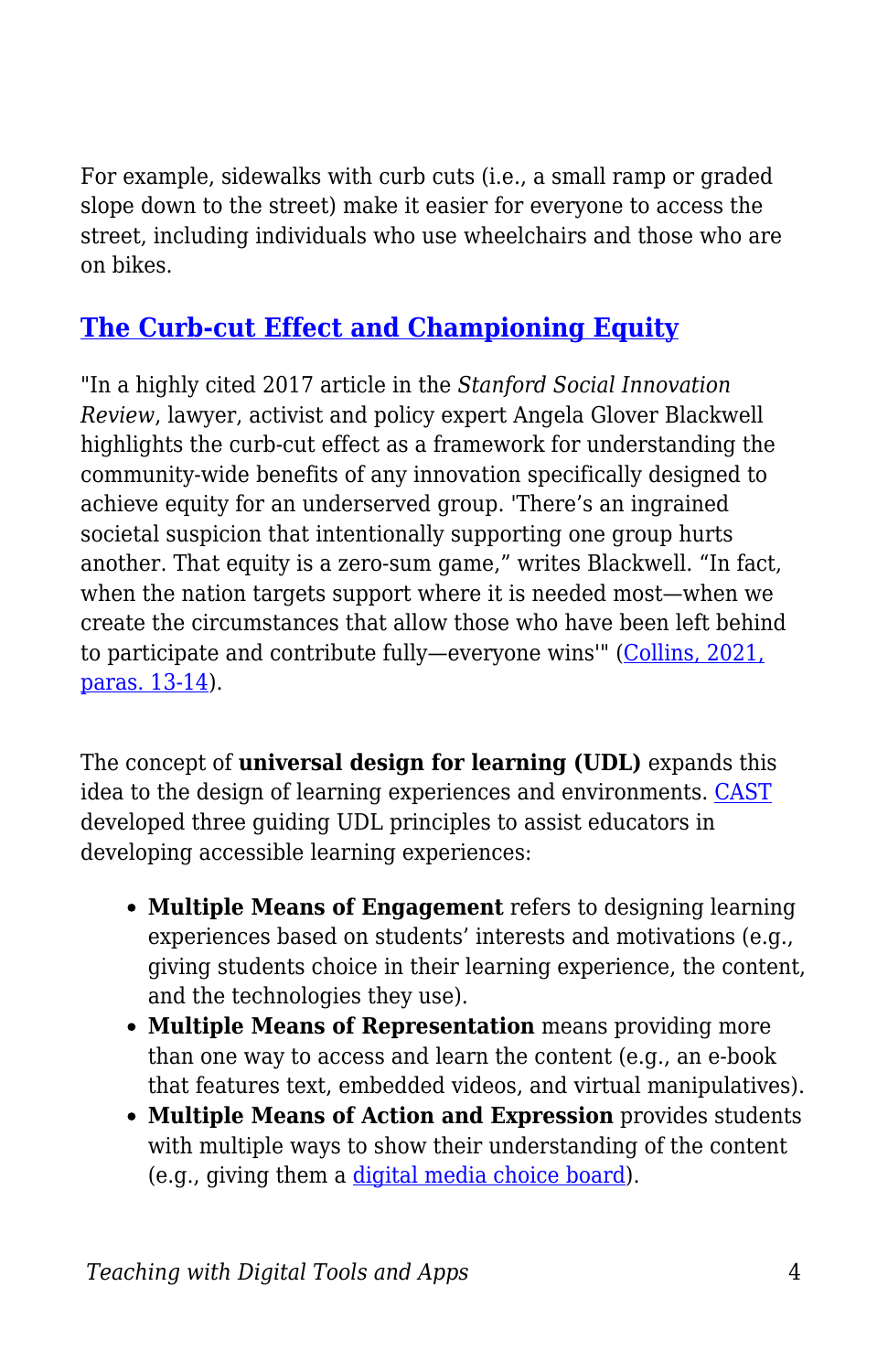Learning experiences and environments that are flexible, multimodal, and student centered are more equitable, accessible, and inclusive. Watch the [UDL at a glance video](https://www.youtube.com/watch?v=bDvKnY0g6e4&feature=youtu.be) by CAST to learn more about the design of quality learning for all.



[Watch on YouTube https://edtechbooks.org/-qvTC](https://www.youtube.com/embed/bDvKnY0g6e4?autoplay=1&rel=0&showinfo=0&modestbranding=1)

You may be thinking, "I don't have the time, resources, or ability to differentiate learning for all 30 (or 150) students." That's where technology, including digital tools and apps, come into play!

Using technology, you can offer multiple ways to learn. For example, you could setup QR codes that students can scan based on how they want to learn about a topic (e.g., view a virtual tour, listen to a podcast, or read an e-book). You can create opportunities for student choice and support flexible learning pathways (explore the [Teaching](https://edtechbooks.org/digitaltoolsapps/teachingwithdigital)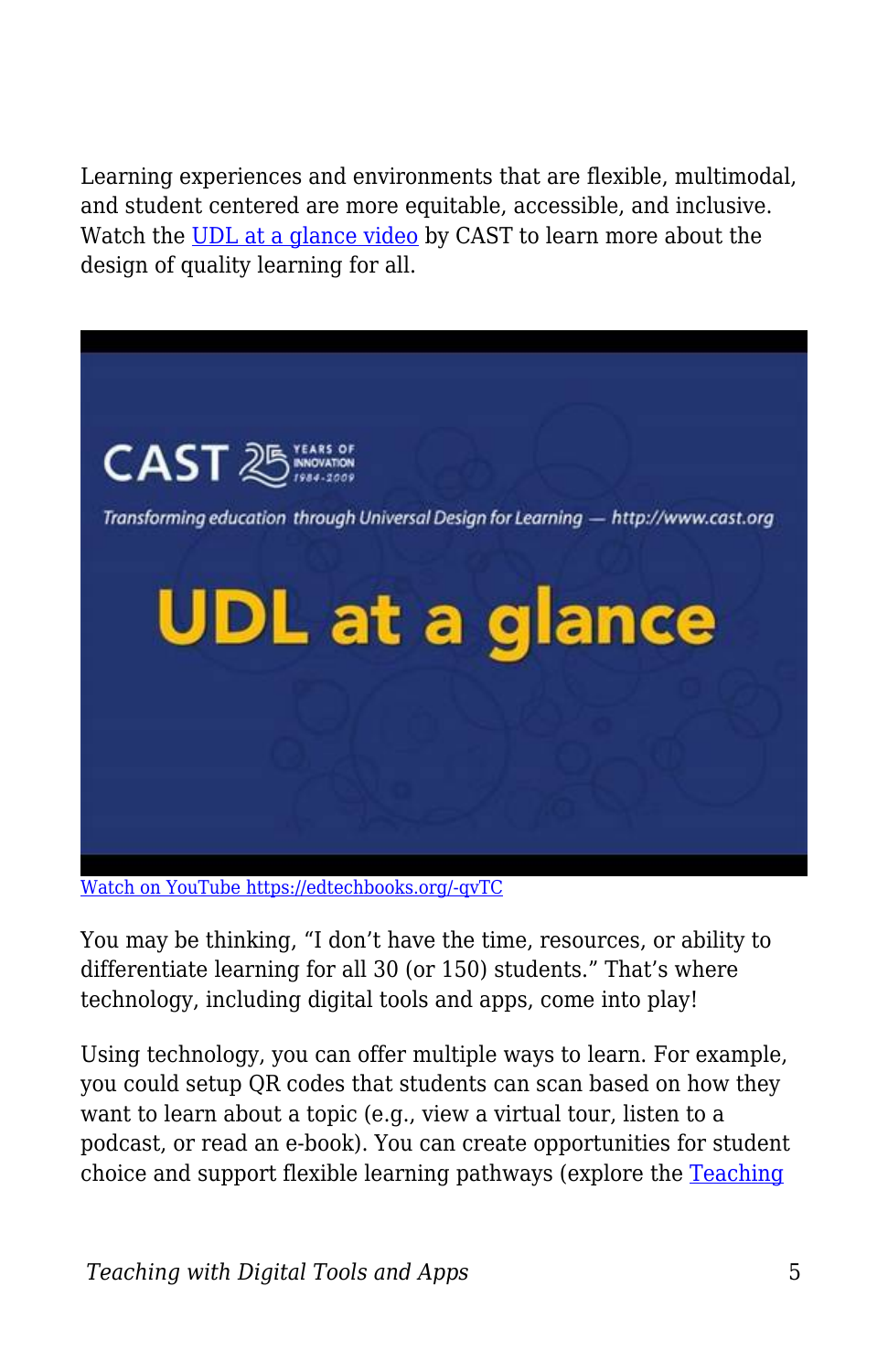[with Digital Tools & Apps chapter](https://edtechbooks.org/digitaltoolsapps/teachingwithdigital) for more information about playlists, hyperdocs, menus, and choice boards).

However, **many digital tools and apps are not designed with accessibility in mind**, and introducing a new digital tool in your classroom that is not accessible can be a barrier to learning. So, before you start redesigning your lessons to feature a variety of digital tools and apps, it is important to learn how to evaluate these technologies for accessibility.

# **Evaluating Digital Tools and Apps**

The easiest way to start with your evaluation is to look for an **accessibility statement** or [Voluntary Product Accessibility Template](https://accessibility.oit.ncsu.edu/it-accessibility-at-nc-state/developers/accessibility-handbook/overview-understanding-the-nature-of-what-is-required-to-design-accessibly/voluntary-product-accessibility-template-vpat/) (VPAT) for the digital tool or app. For example, [Flipgrid's accessibility](https://help.flipgrid.com/hc/en-us/articles/115004848574-Flipgrid-and-Accessibility) [page](https://help.flipgrid.com/hc/en-us/articles/115004848574-Flipgrid-and-Accessibility) states it features closed captions, integration with [Immersive](https://www.onenote.com/learningtools) [Reader](https://www.onenote.com/learningtools) (a tool that makes reading more accessible), and text with video. Additionally, Flipgrid can be navigated by keyboard, voiceover, and screen reader technology. Another good example is [Kahoot's](https://kahoot.com/accessibility-policy/) [Inclusion and Accessibility Policy.](https://kahoot.com/accessibility-policy/) However, it is important to note, even when there is an accessibility statement or VPAT, these are often self-reported by the company and can be limited by the knowledge of accessibility of the person(s) creating it.

Unfortunately, many tools and apps do not provide accessibility information. Even worse, many tools and apps have not been designed with accessibility in mind. This leaves it up to you, the educator, to evaluate whether a tool is accessible. While evaluating an app for accessibility can be time consuming, it is critical to ensuring students have accessible and equitable learning experiences. And, the more you practice assessing accessibility, the easier it will become.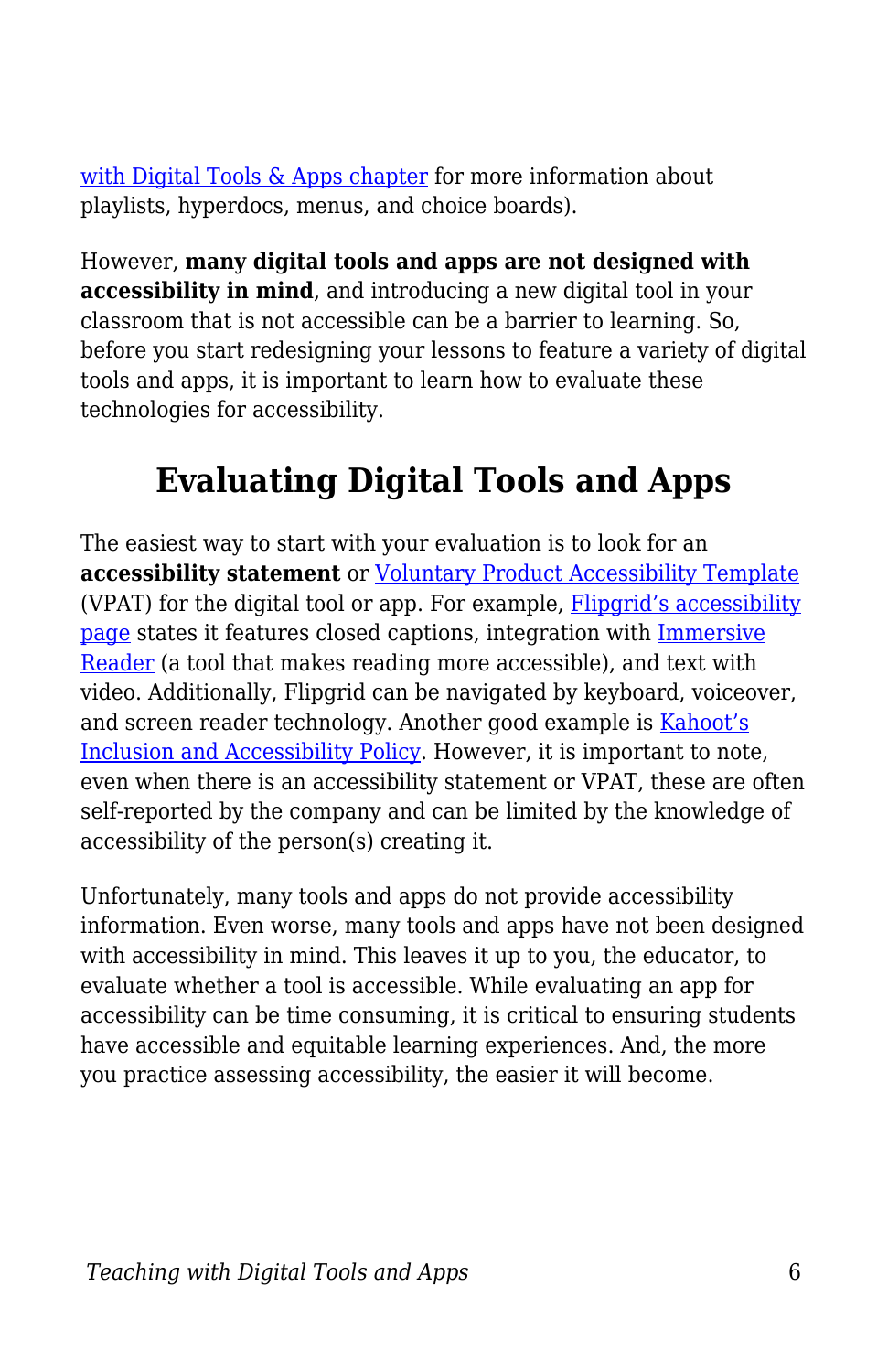### **The POUR Model**

One popular model for evaluating accessibility is **[POUR](http://aem.cast.org/creating/designing-for-accessibility-pour.html) [\(Perceivable, Operable, Understandable, and Robust\)](http://aem.cast.org/creating/designing-for-accessibility-pour.html)** (National Center on Accessible Educational Materials, n.d.). Keeping this acronym in mind can help you remember what to look for when evaluating digital tools and apps.

Watch the [POURing Over Your Website: An Introduction to Digital](https://www.youtube.com/watch?v=O10GLNhf6_k) [Accessibility](https://www.youtube.com/watch?v=O10GLNhf6_k) video below and read on to learn more about each of the four components of the POUR model.



[Watch on YouTube https://edtechbooks.org/-Any](https://www.youtube.com/embed/O10GLNhf6_k?autoplay=1&rel=0&showinfo=0&modestbranding=1)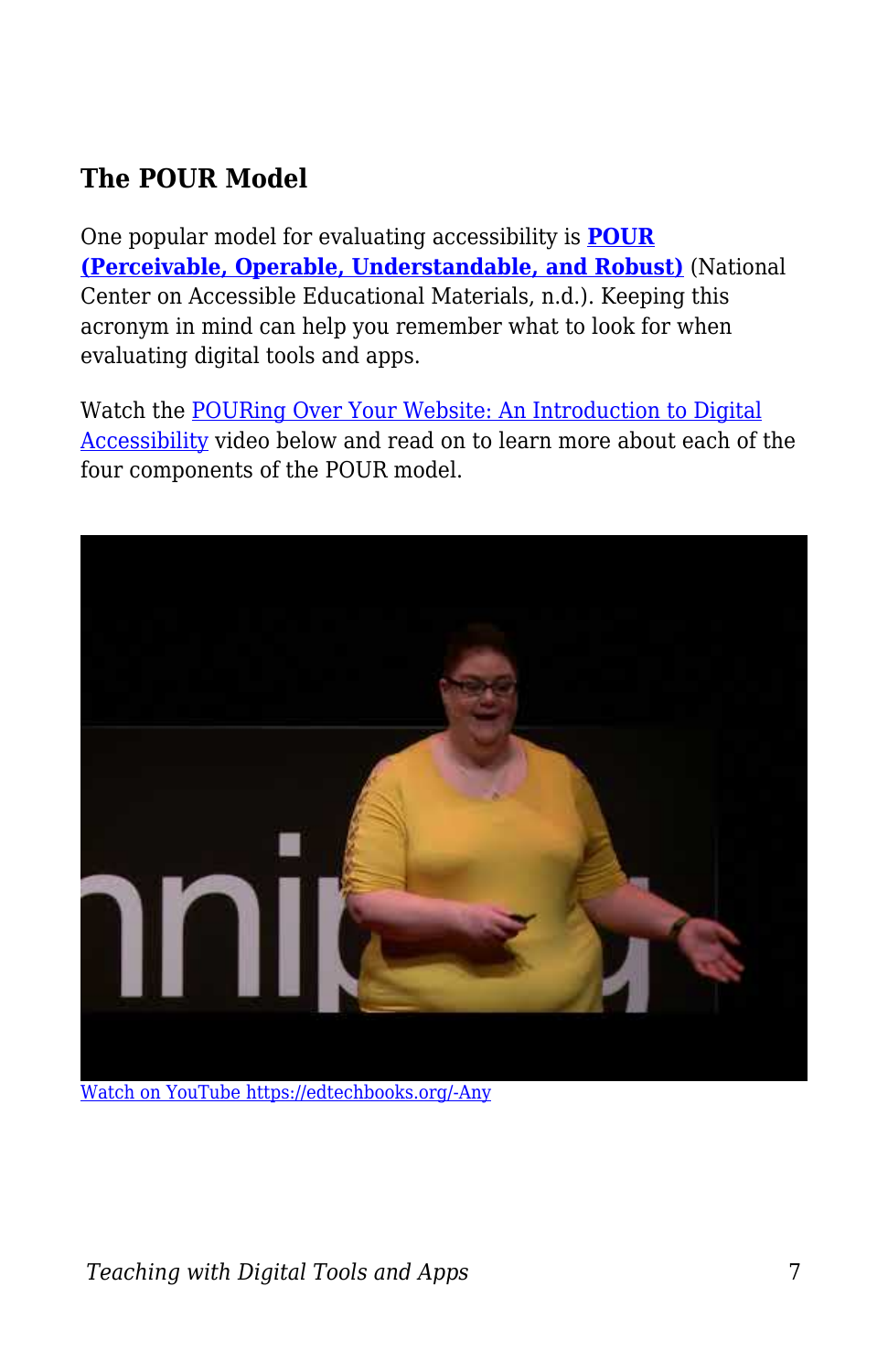#### **Perceivable**

The first letter in the POUR model, "P," stands for perceivable. When evaluating a digital tool, you should examine whether **all students can interpret and access all information** provided by the tool.

For example, most PDFs are not designed with accessibility in mind, leaving students who use [screen readers](https://www.nomensa.com/blog/2005/what-screen-reader) (i.e., an assistive technology device that conveys on-screen information through speech) unable to access information from a PDF. Similarly, many design-based digital tools, such as 3D modeling tools and infographic creators, do not interface with screen readers, making them inaccessible to students who are visually impaired. When color is used to differentiate text or signal key information, individuals who are colorblind may struggle to know where to focus their attention or find information. These are all things that can negatively impact the perceivability of a digital tool.

#### **Closed Captions in Every Language**

If a digital tool or app has embedded videos or audio files, or if it has a video-based help center (e.g., YouTube channel), take a close look at the closed captions. Are they 100% accurate in English? Are they available and accurate in other languages as well?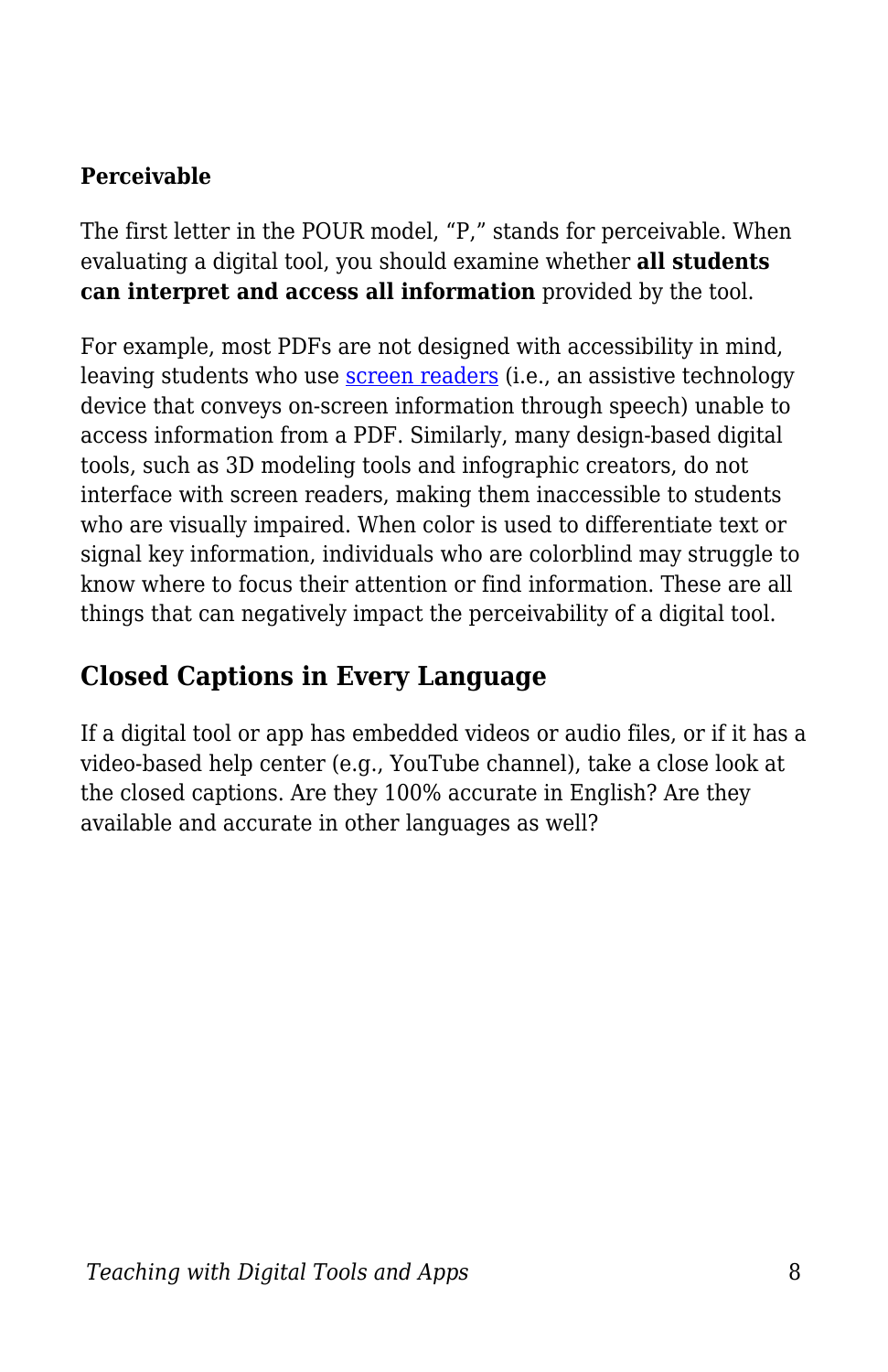

Image by **PublicDomainPictures** from Pixabay

Keep in mind your non-English and non-native-English speaking students when evaluating the perceivability of digital tools and apps. If you have a class with one or more students whose native language is not English, see if the digital tool or app has media with closed captions that can be translated into other languages.

Remember, [video captions benefit everyone:](https://www.ncbi.nlm.nih.gov/pmc/articles/PMC5214590/) "Captions are particularly beneficial for persons watching videos in their non-native language, for children and adults learning to read, and for persons who are D/deaf or hard of hearing" (Gernsbacher, 2015, p. 195).

Bonus Tip: Look for tools that support real-time auto-translation of information, like [PowerPoint, which offers real-time translation](https://creativepro.com/live-subtitles-and-real-time-translation-in-powerpoint/) of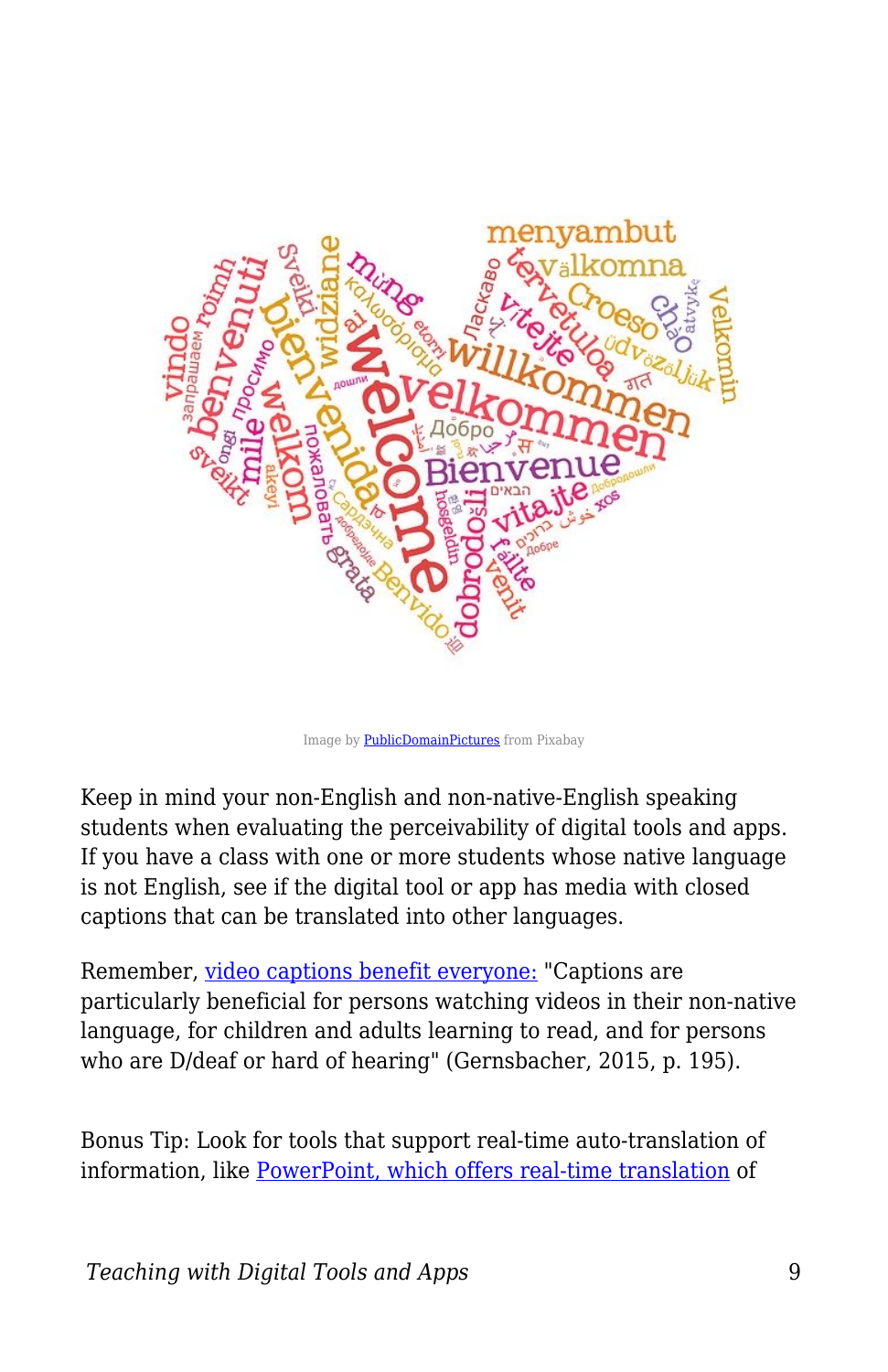what a presenter says in more than 60 different languages. Learn more about multilingual support of digital tools and apps in the [Evaluating the User Experience chapter.](https://edtechbooks.org/digitaltoolsapps/evaluatingUX#h.3znysh7)

\*This callout box was written by Joanne Patalano.

### **Perceivability Activity**

Take a look at the [Perceivability examples from the University of Iowa](https://uiowa.instructure.com/courses/40/pages/pour-perceivable) [website](https://uiowa.instructure.com/courses/40/pages/pour-perceivable).

Then, examine at least one the following three tools for their perceivability:

- o [Tiki Toki](https://www.tiki-toki.com/) (a timeline creation tool)
- [Piktochart](https://piktochart.com/)
- o [Scratch](https://scratch.mit.edu/)

**Reflect:** What did you notice? Did you look for an accessibility statement or VPAT? Is information presented in multiple ways (e.g., text and visuals)? Would students face any barriers to using these tools?

#### **Operable**

Watch the "[Hungry Fish: Common Accessibility Issues](https://www.youtube.com/watch?v=rnfmPuVa8vQ&t=130s)" for an example of an inaccessible app that does not interface with VoiceOver and learn more from the blog post ["How to Check for App Accessibility](https://www.perkinselearning.org/technology/blog/how-check-app-accessibility)."

Disabled students may need to use assistive technology, such as screen readers, voice control, head pointers, specialized keyboards, or mouth sticks, to use and navigate a tool. Unfortunately, some tools are not designed to be accessible by everyone, including individuals who use assistive technology.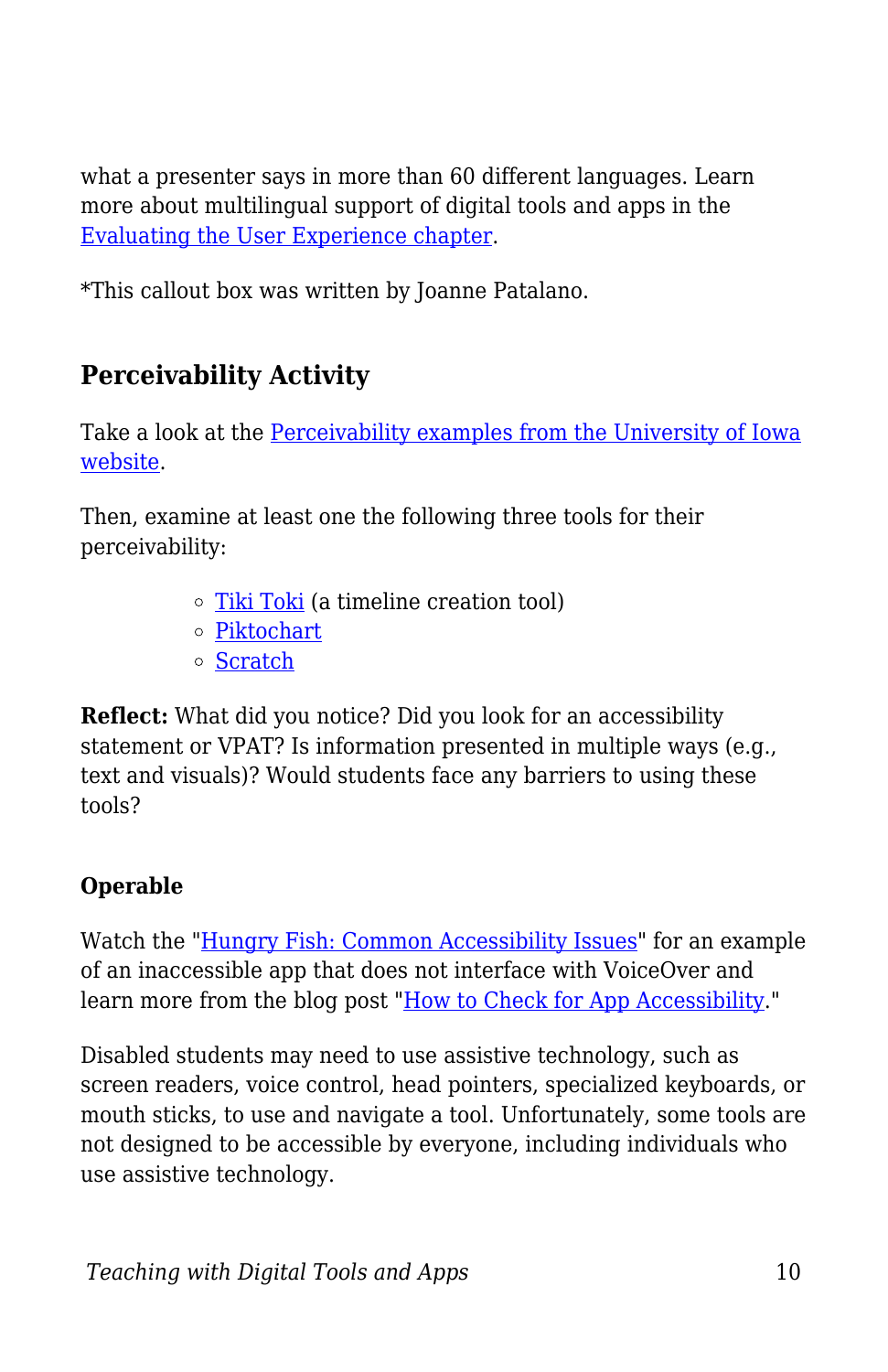For example, many digital tools, online resources, flash-based games, and websites require precise mouse movements, which prevents visually impaired users from navigating the tool with a keyboard or voice control. This also prevents users with loss of motor functioning skills from operating the tool with their assistive technology (e.g., mouth stick, head pointer). Some tools are designed with small-sized buttons or input features that cannot be enlarged, which makes it hard for a user with dexterity issues or a mouth stick to interact with the tool. These are all things that can negatively impact the operability of a digital tool.

Watch the "[Hungry Fish: Common Accessibility Issues](https://www.youtube.com/watch?v=rnfmPuVa8vQ&t=130s)" for an example of an inaccesible app for VoiceOver below and learn more from the blog post ["How to Check for App Accessibility](https://www.perkinselearning.org/technology/blog/how-check-app-accessibility)."



[Watch on YouTube https://edtechbooks.org/-ugcf](https://www.youtube.com/embed/rnfmPuVa8vQ?autoplay=1&rel=0&showinfo=0&modestbranding=1)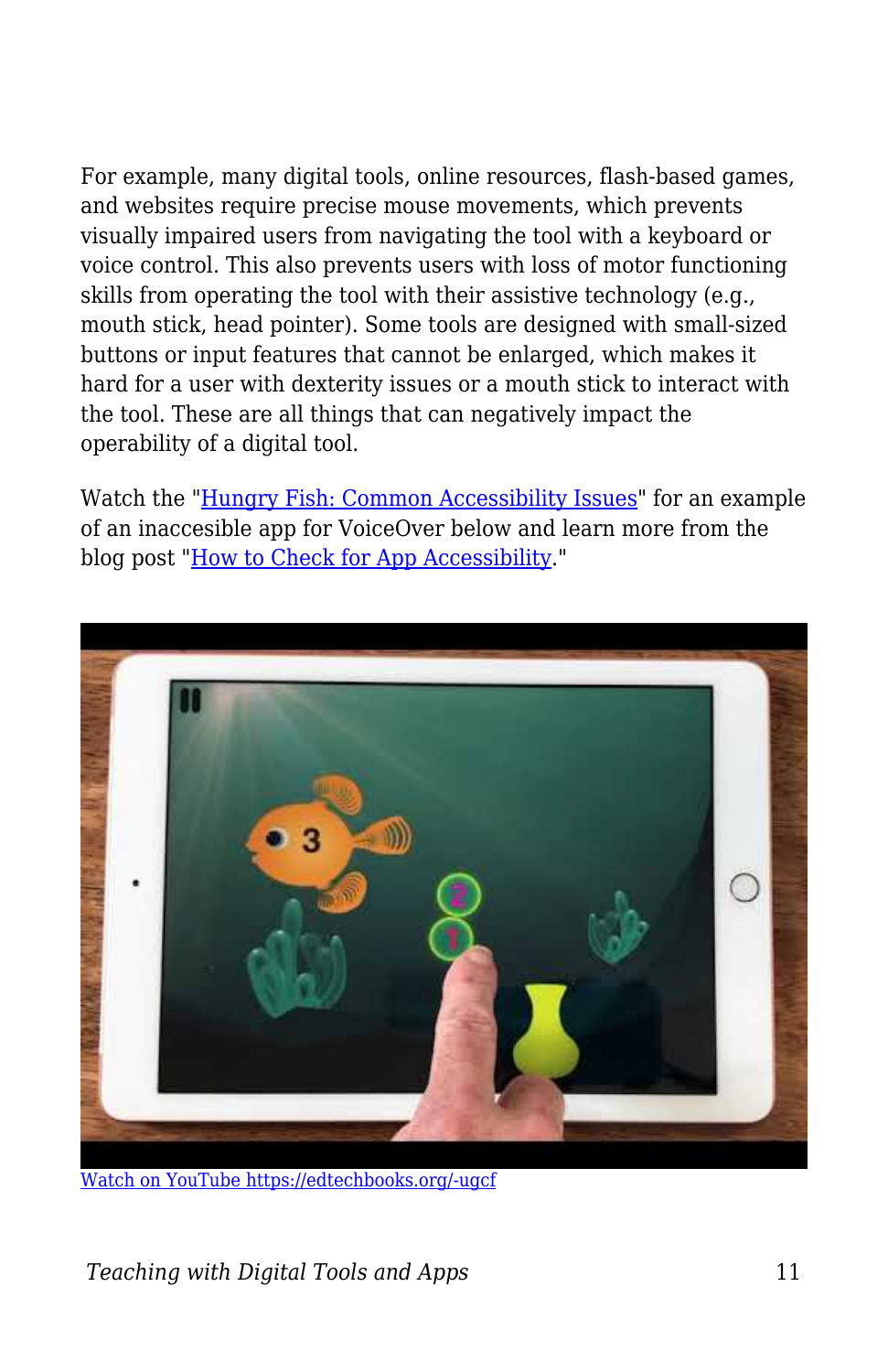### **Operability Activity**

Step 1: Select a digital tool from the [Online Tools for Teaching and](https://blogs.umass.edu/onlinetools/) [Learning website](https://blogs.umass.edu/onlinetools/) and complete the **[No Mouse Challenge](https://nomouse.org/)**.

Step 2: Use the tool with a **screen reader enabled** on your device and pay close attention to what information from the screen is read aloud to you ([Voiceover on Apple](https://support.apple.com/guide/iphone/turn-on-and-practice-voiceover-iph3e2e415f/ios); [TalkBack on Android](https://support.google.com/accessibility/android/answer/6007100?hl%3Den); [Narrator on](https://support.microsoft.com/en-us/help/22798/windows-10-complete-guide-to-narrator) [Windows](https://support.microsoft.com/en-us/help/22798/windows-10-complete-guide-to-narrator)).

Step 3: Try to operate the tool using only **voice control** ([Voice](https://support.apple.com/en-us/HT210417) [Control on Apple](https://support.apple.com/en-us/HT210417); [Voice Access on Android;](https://support.google.com/accessibility/android/answer/6151848?hl=en) [Windows Speech](https://www.laptopmag.com/articles/control-windows-10-voice) [Recognition\)](https://www.laptopmag.com/articles/control-windows-10-voice).

**Reflect:** Was the tool operable? Would all students be able to easily navigate and use the tool?

#### **Understandable**

The third letter in the POUR model, "U", stands for understandable. Understandable tools **present information and navigation features in a way that is easy to comprehend and remember**.

For example, text-based information should be presented in a clear and concise manner. Technical and academic jargon should be limited. Complex language or terms should be scaffolded (e.g., providing links or pop-up boxes to definitions of hard-to-understand words and/or providing the information in multiple formats, including text, illustrations, graphics, videos, and/or audio).

The design of the tool plays an important role in understandability as well. Tools and apps should not provide too much information at once (causing cognitive overload) or feature advertisements or extraneous materials that can distract the learner. Additionally, the tool navigation should be consistent, simple, and easy to follow and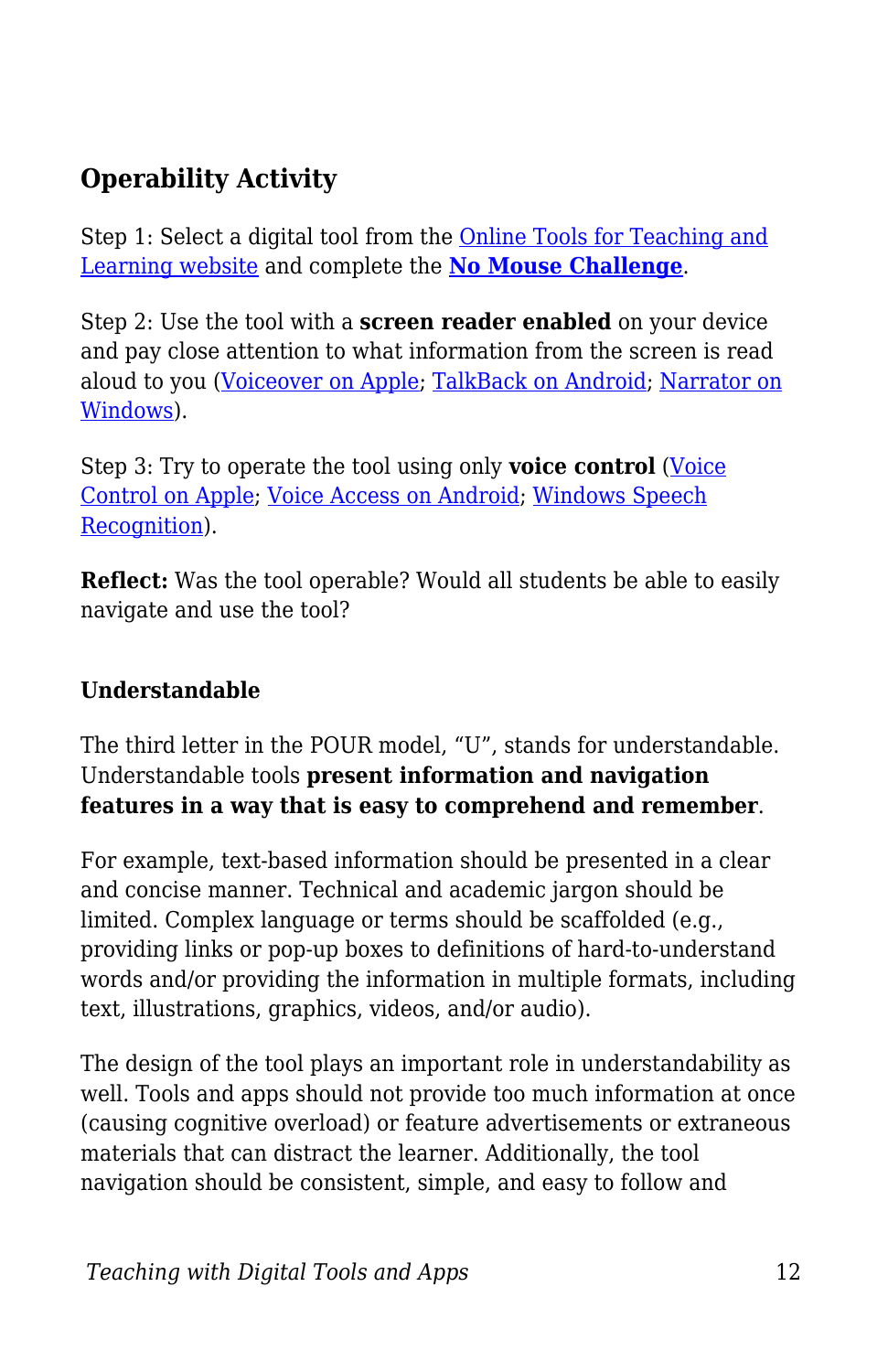remember. **Well-designed, understandable tools allow the user to focus their attention on learning** rather than navigating or remembering how to navigate the tool.

#### **Understandability Activity**

Explore one of the following tools with a focus on whether it would be understandable for all learners:

- [Worldometer](https://www.worldometers.info)
- o [Scratch](https://scratch.mit.edu)
- [History Pin](https://www.historypin.org/en/)

**Reflect:** Was the information provided easy to understand? Was complex language scaffolded? Were directions or instructions provided in a clear, concise, and simple manner? Was the tool well designed? Were you able to navigate the tool with ease? Could you quickly figure out how to use the tool? Were you able to locate where you were within a tool and navigate to other features or pages with ease?

#### **Robust**

The final letter in the POUR model, "R," stands for robust. Robust tools are **compatible with all technologies**. Robust tools can be accessed and used on any device and browser, new or old. They allow for integration with assistive technologies, such as screen readers, voice control, and specialized keyboards.

Unfortunately, many tools are not robust. For example, you might find the perfect app for your students only to discover it works solely on iPads, and your students have Chromebooks. Or, you may come across an excellent Flash-based math game, but it cannot be accessed on iPhones or iPads without paying for a Flash-based browser like Puffin. Or, you might find a captivating geography app, but it isn't compatible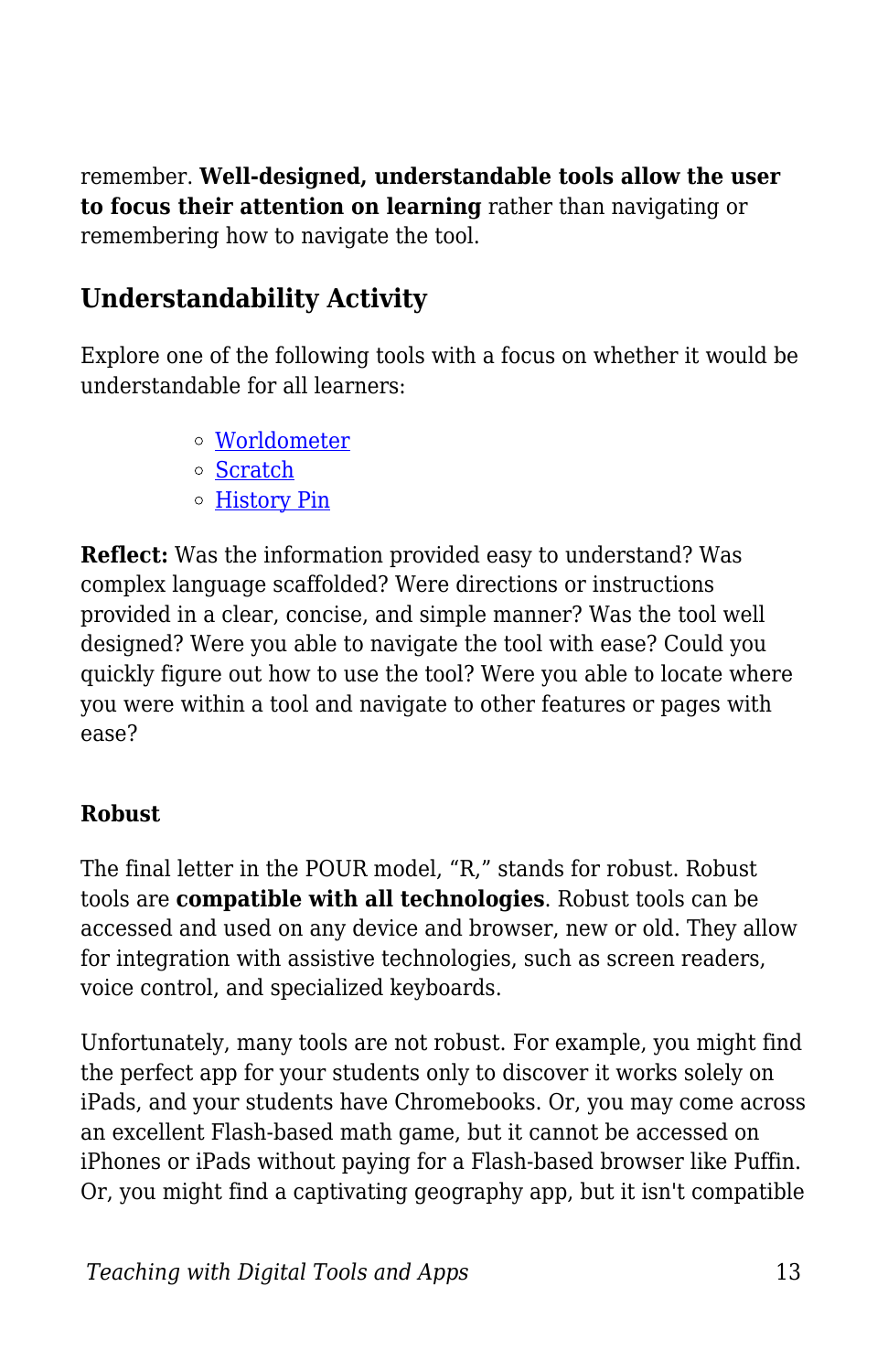with your students' older tablets.

There are a number of tools and apps that do not integrate with screen readers, voice control, older devices, or certain browsers. Evaluating how robust a tool or app is before asking students to use it can prevent the frustration that comes along when some, or all, students realize they can't access it.

### **Robust Activity**

Select an app from [Common Sense Media](https://www.commonsensemedia.org/app-reviews).

Try out and evaluate whether the app can be used on multiple devices and browsers. Examine whether the app integrates with assistive technology.

**Reflect:** What did you learn? Were you able to find a robust app? Why do you think most digital tools and apps are not robust?

# **Evaluating Technology for Learners With Disabilities**

According to the [United Nations Convention on the Rights of Persons](https://www.un.org/disabilities/documents/convention/convoptprot-e.pdf) [With Disabilities and Optional Protocol](https://www.un.org/disabilities/documents/convention/convoptprot-e.pdf) (2006), "Persons with disabilities include those who have long-term physical, mental, intellectual or sensory impairments which in interaction with various barriers may hinder their full and effective participation in society on an equal basis with others" (p. 4).

While some disabilities may be visible to people (e.g., using a wheelchair), other disabilities may not (e.g., hearing loss or dyslexia). Some disabilities might be short-term, rather than long-term. There are many ways to categorize different types of disabilities. For this chapter, we will focus on the following four broad categories:

*Teaching with Digital Tools and Apps* 14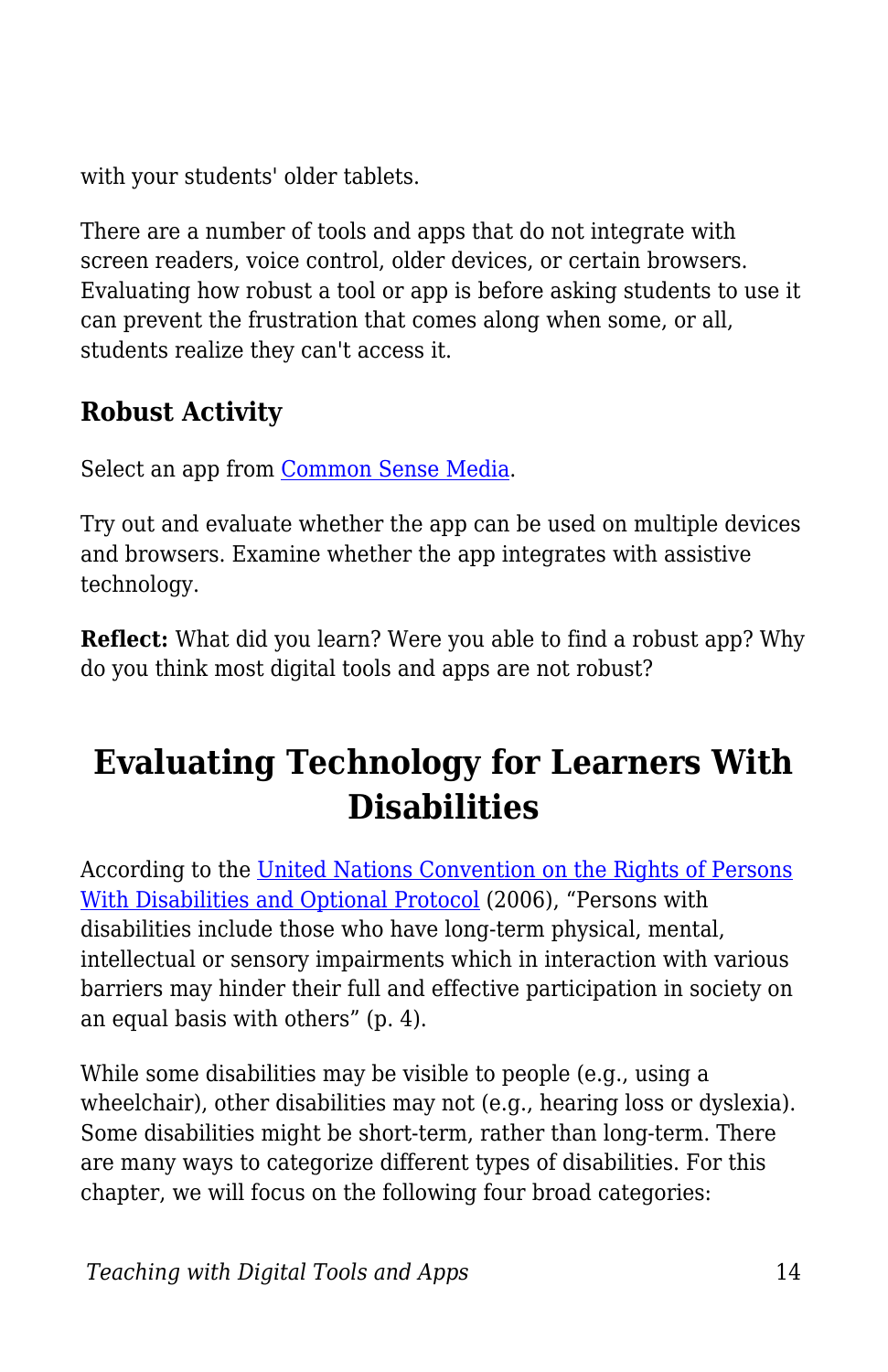physical, sensory, communication, and cognitive. These types of disabilities can influence whether a student is able to access and use digital tools and apps for learning.

### **Physical Disability**

A physical disability is a condition that limits a person's ability to "move about, to use arms and legs effectively, to swallow food, and to breathe unaided" (as cited in ScienceDirect, 2020). There are various types of injuries and health issues that can cause physical disabilities, such as cerebral palsy, arthritis, traumatic brain injuries, or even a broken arm from playing a sport. For students with impairments in body function or mobility, it can be challenging to use digital tools and apps that require motor input.

When evaluating the accessibility of a digital tool or app for students with physical disabilities, determine whether it:

- Can be used if an individual has dexterity issues.
- Can be controlled by means other than touch, such as voice, head movement, or mouth stick.
- Is easy to operate (e.g., provides large menu buttons and text input fields).

#### **Sensory Disability**

Sensory disability is an impairment that affects one of the senses, including sight, smell, hearing, taste, and touch. Since information is traditionally presented through visual and auditory means in classroom settings, this can provide additional barriers to those with sensory disabilities, especially those who are blind, deaf, deaf/blind, or have vision or hearing loss.

When evaluating the accessibility of a digital tool or app for students with sensory disabilities, determine whether it: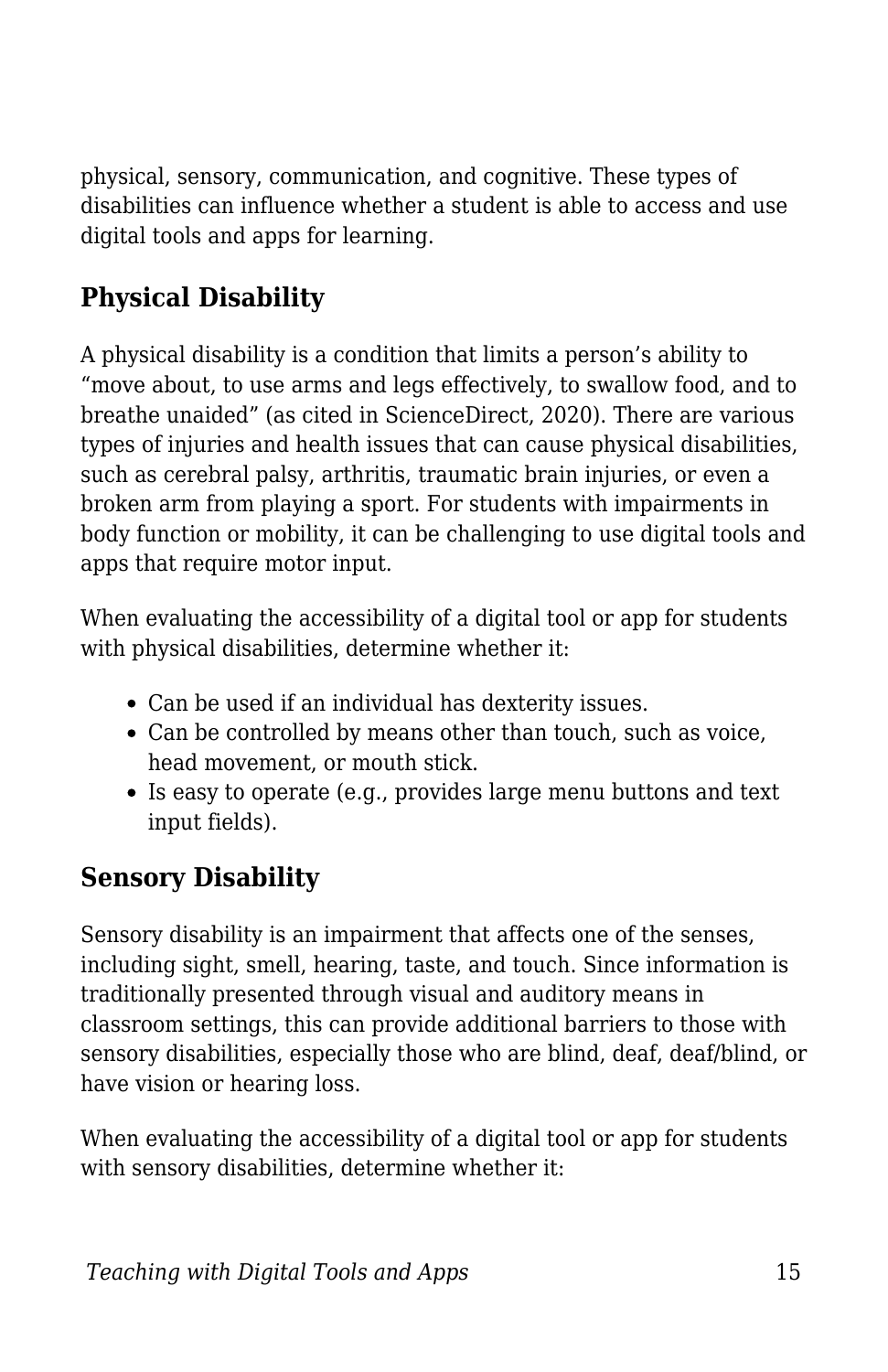- Provides information in multiple formats (e.g., text, images, and audio).
- Provides information that is perceivable (e.g., a website with infographics that are described with alt text or a video with accurate closed captions).
- Allows the learner to make changes to the audio (e.g., turning off background music or increasing the volume) or visual presentation (e.g., adjust text size, margins, background, text colors).
- Is easy to operate with the support of assistive technology, such as a screen reader and voice control.

#### **Communication Disability**

A communication disability affects how an individual interacts with others due to an impairment in their language functioning. This may be due to a cognitive disability (e.g., Autism Spectrum Disorder) or it may not be due to a cognitive disability (e.g., stroke survivor). Students with communication disabilities may struggle to speak, read, and/or comprehend verbal information. When evaluating the accessibility of a digital tool or app for students with communication disabilities, determine whether it:

- Provides information in multiple formats (e.g., text, interactive images, virtual manipulatives, audio).
- Provides information that is understandable (e.g., uses simple language rather than academic or technical jargon; allows the user to lookup words or provides words with visual definitions).
- Enables communication through the user's body language (gestures, eye gaze, vocalizations, sign language, facial expression).
- Allows the use of pictures, symbols, letters, and/or words and phrases to create messages or respond to prompts.
- Can be easily navigated and used by individuals who have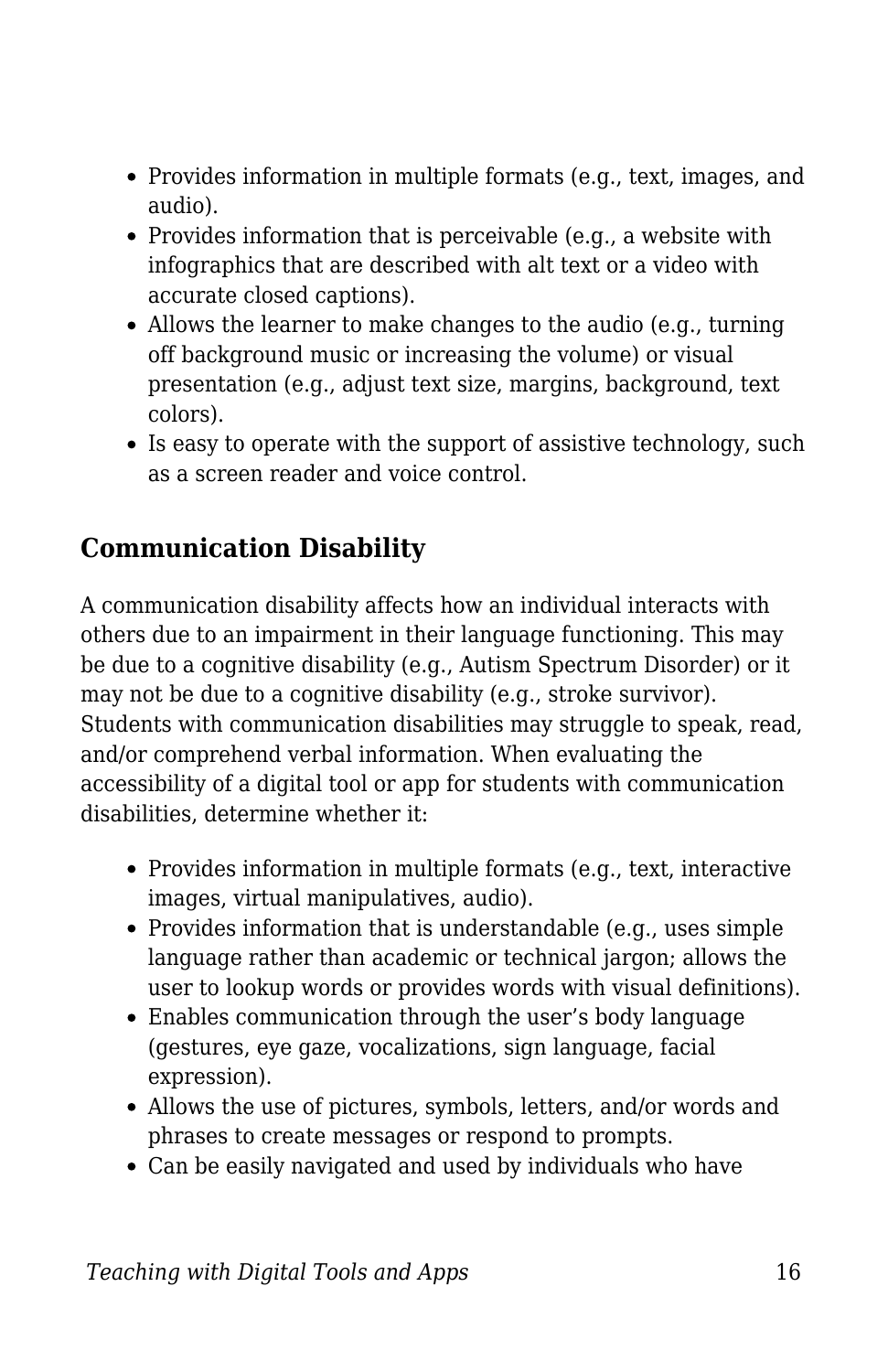speech difficulties.

## **Cognitive Disability**

A cognitive disability, or intellectual disability, is an impairment in mental functioning. According to [WebAIM](https://webaim.org/articles/cognitive/) (2018), "A person with a cognitive disability has greater difficulty with one or more types of mental tasks than the average person" (para. 1). Individuals with cognitive disabilities may struggle with memory, attention, reading, problem solving, linguistic and verbal comprehension, math comprehension, or visual comprehension. Students with cognitive disabilities may struggle with learning, especially when information is presented in a single format (e.g., lecturing only).

When evaluating the accessibility of a digital tool or app for students with cognitive disabilities, determine whether it:

- Is easy to understand (e.g., navigation is logically ordered; information is clear, concise, and simple).
- Provides immediate feedback and guidance (e.g., if a form is not completely filled out, the tool signals to the user what they have to do to complete the form).
- Is well designed (e.g., does not feature distracting ads or information; uses a simple interface with lots of white space).
- For content-based apps, such as math games, provides supplementary resources, activities, and information that give students additional support for developing their knowledge and skills.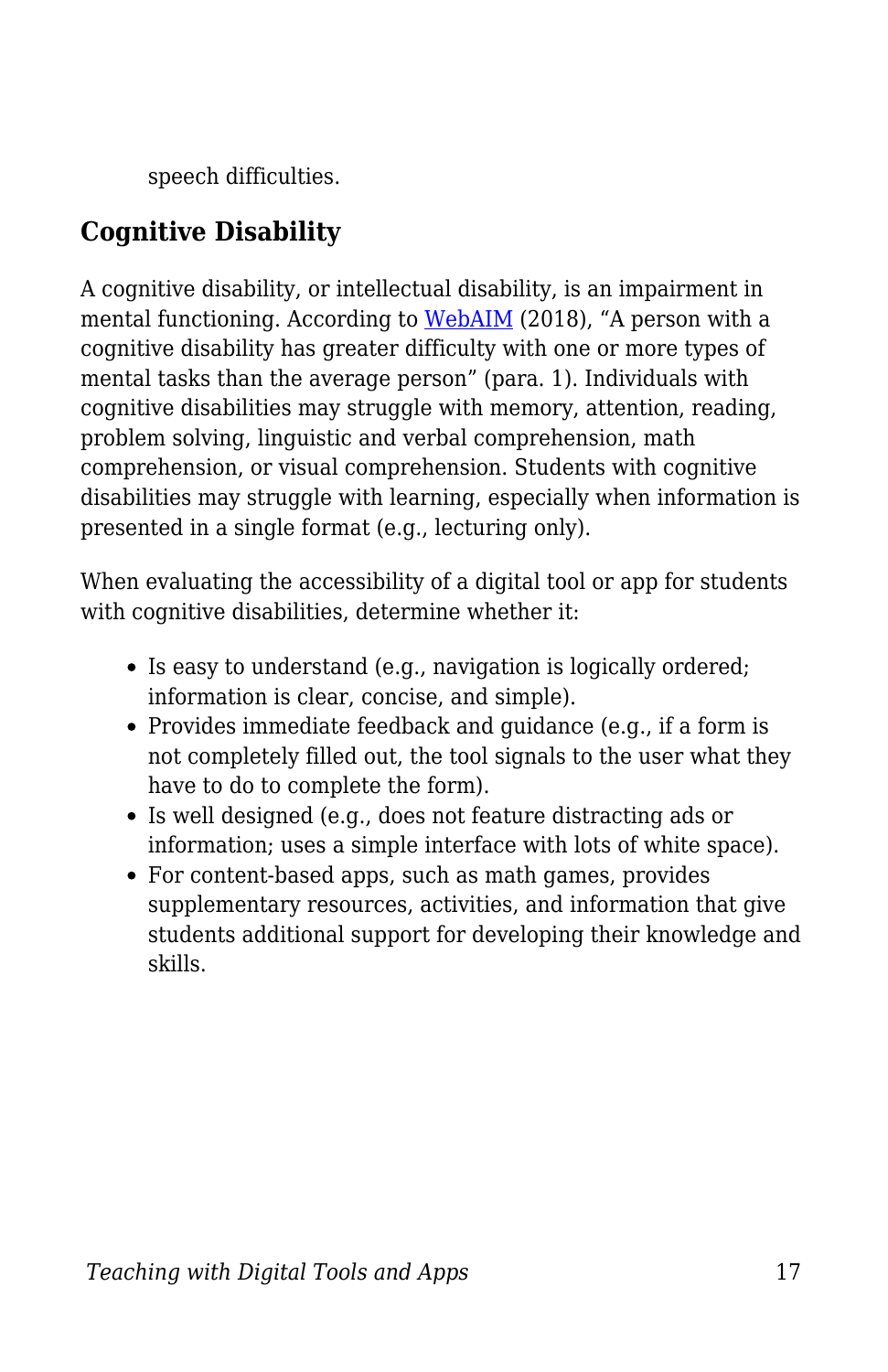### **[TEDx Talk: Creating an Accessible Digital Future](https://www.youtube.com/watch?v=Wb2X9kYEvXc)**



[Watch on YouTube https://edtechbooks.org/-zumj](https://www.youtube.com/embed/Wb2X9kYEvXc?autoplay=1&rel=0&showinfo=0&modestbranding=1)

## **Assistive Technology**

Assistive technology (AT) "is any item, piece of equipment, software program, or product system that is used to increase, maintain, or improve the functional capabilities of persons with disabilities" ([Assistive Technology Industry Association](https://www.atia.org/at-resources/what-is-at/), 2020, para. 3).

Throughout this chapter, we have mentioned multiple types of AT, including screen readers, voice control, mouth sticks, specialized keyboards, and pointing devices. If you decide to incorporate a digital tool or app that is not fully accessible into your practice, it can be

*Teaching with Digital Tools and Apps* 18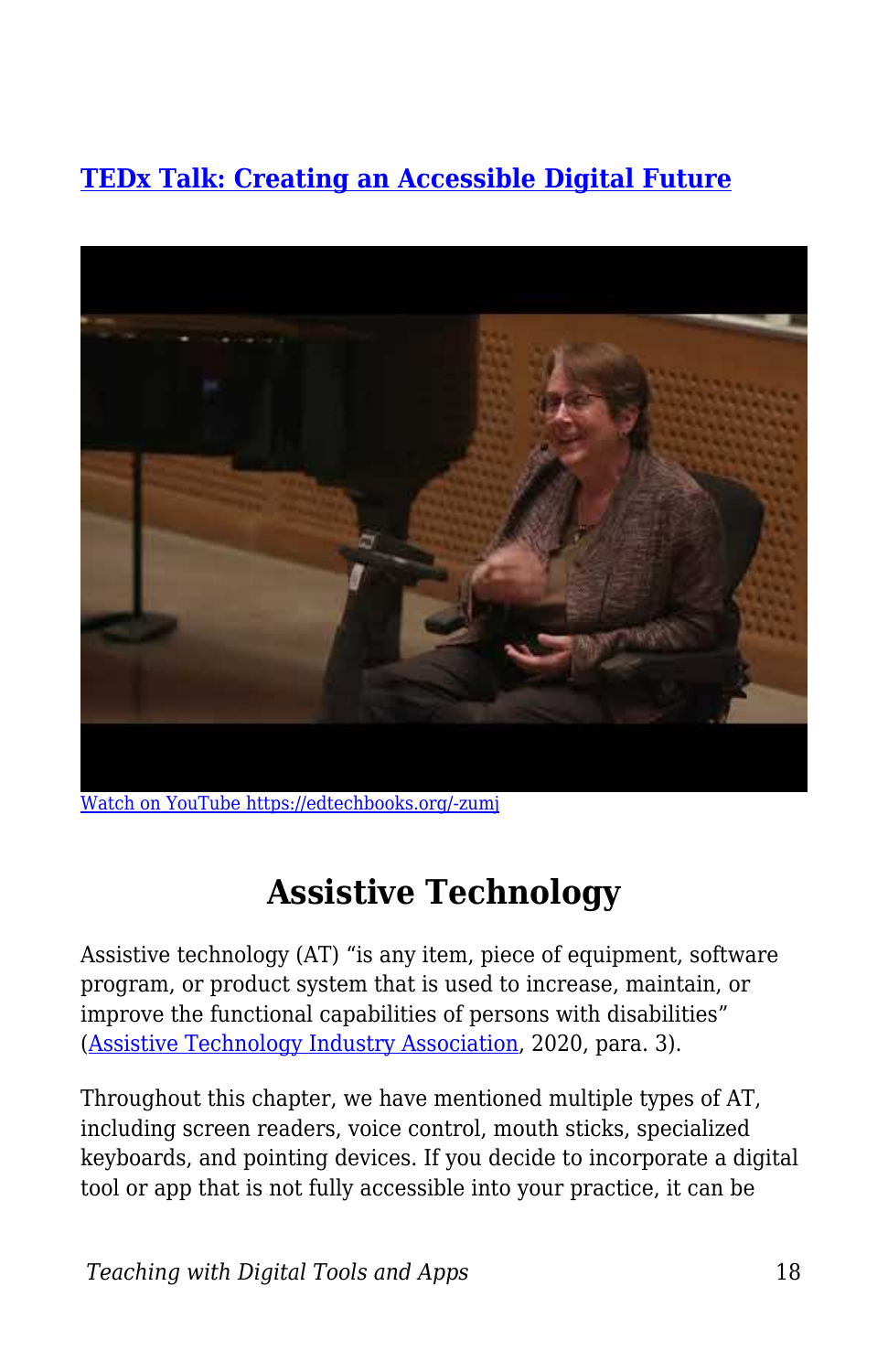helpful to know about AT devices that might allow students with disabilities to engage with the tool or app.

In the following section, we will detail a few free AT tools and extensions. Of course, there are many more AT devices available. Talking with the specialists in your school or district who work with students with disabilities is a great way to learn about AT and identify ways to reduce barriers to learning for your students.

#### **Microsoft Immersive Reader**

[Microsoft Immersive Reader](https://www.onenote.com/learningtools) a digital tool that supports reading comprehension. You can copy and paste text directly into the free [online version of the tool](https://www.onenote.com/learningtools) or use it in most Microsoft platforms (e.g., Word, Outlook, Edge, OneNote).

Microsoft Immersive Reader allows users to have text read aloud at different speeds. It gives users control over line spacing, font, text size, and focus. It can showcase the parts of speech and syllables. And, it features a picture dictionary and translation tool. Microsoft Immersive Reader can aid students who struggle with reading, students with cognitive disabilities, and students who are visually impaired (by reading the text aloud).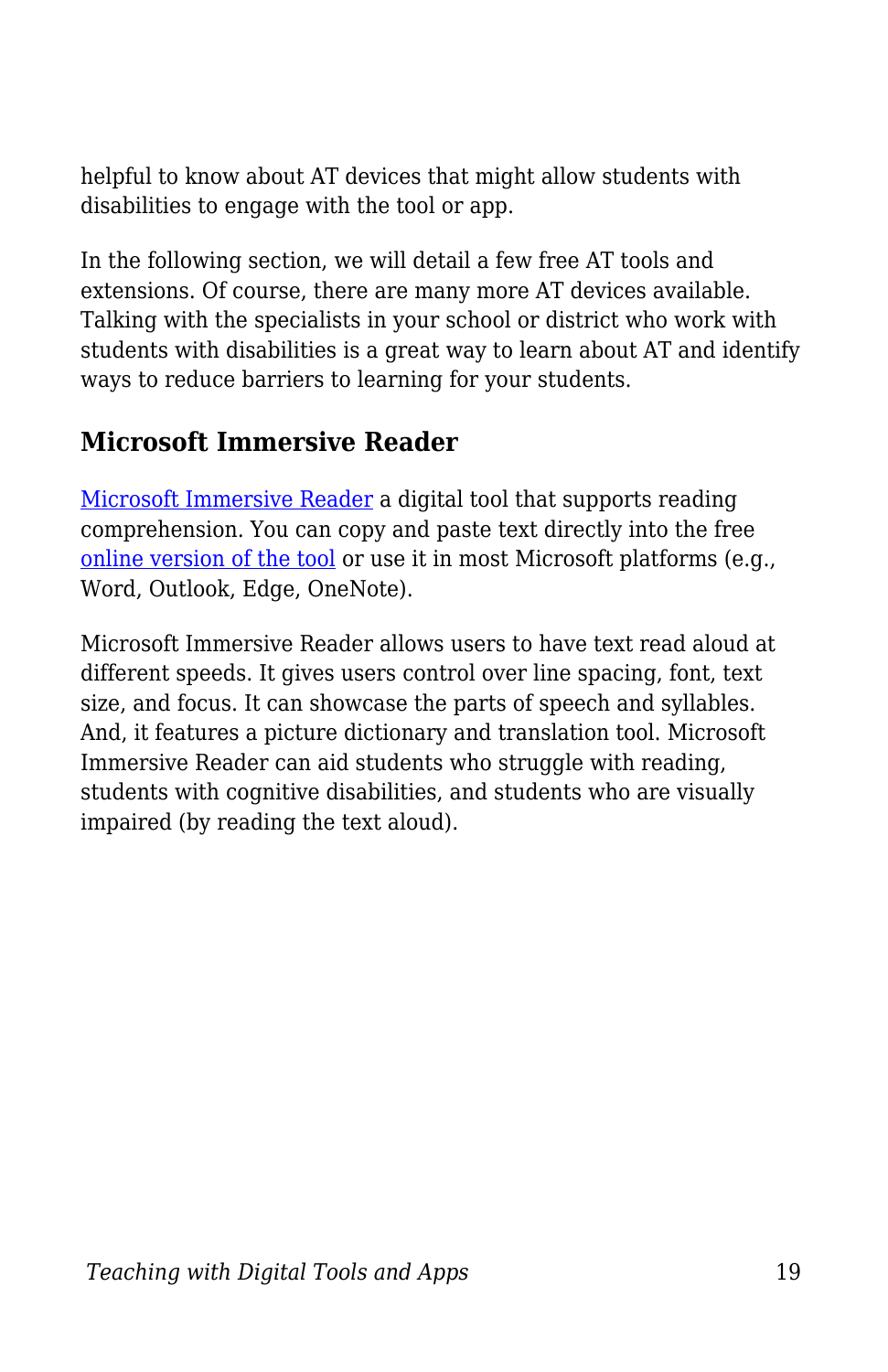

[Watch on YouTube https://edtechbooks.org/-ePHQ](https://www.youtube.com/embed/oZ29qx68C_4?autoplay=1&rel=0&showinfo=0&modestbranding=1)

#### **Camera Mouse**

[Camera Mouse](http://www.cameramouse.org/) is a free downloadable software that allows the user to control the mouse pointer using the camera on their computer by moving their head. This tool is beneficial for individuals who lack the ability to control their hand movements but can control the movement of their head. According to the [Camera Mouse website](http://www.cameramouse.org/about.html), "People with Cerebral Palsy, Spinal Muscular Atrophy, ALS, Multiple Sclerosis, Traumatic Brain Injury, various neurological disorders use this program and its predecessors to run all types of computer software" (para. 1).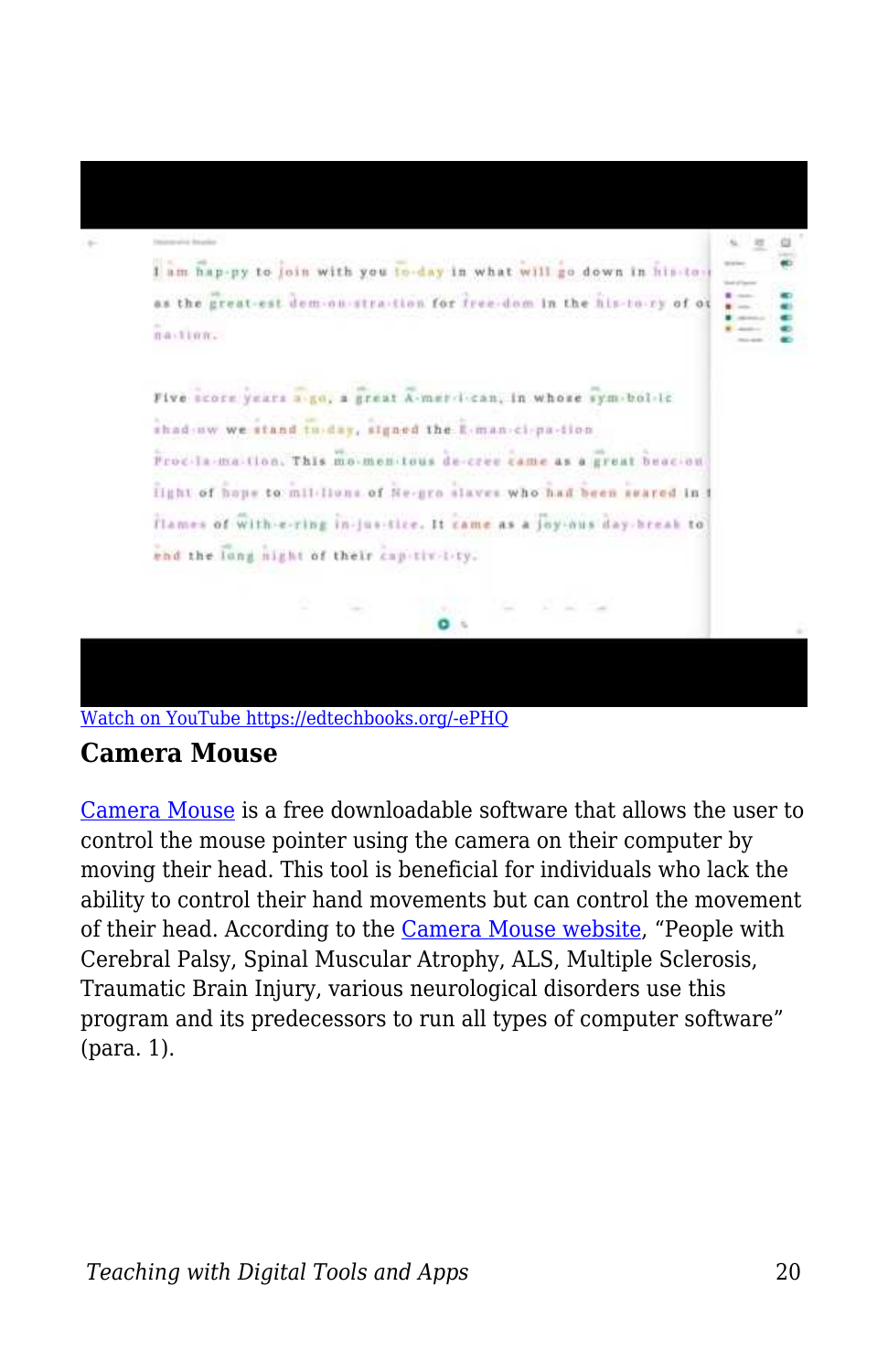

[Watch on YouTube https://edtechbooks.org/-ZhTC](https://www.youtube.com/embed/x-y-7Cvm0k4?autoplay=1&rel=0&showinfo=0&modestbranding=1)

## **Voice Control**

Voice Control is an accessibility tool built into Mac and iOS devices. This tool allows an individual to perform multiple tasks through their voice. They can simply speak out the activity they wish to complete, such as "open the Adobe Spark app," or "open photos," or "scroll up" (check out a [list of Voice Control commands](https://drive.google.com/file/d/1y3MMAYSJXZksSnUt1qYp2_NRUVJ7YmlX/view) from Tech Talk America). Voice Control also allows users to dictate what they want to write within an app. This tool can be helpful for students who have a sensory or physical disability.

Note: There are similar tools for other operating systems, including [Voice Access on Android](https://support.google.com/accessibility/android/answer/6151848?hl=en) and [Windows Speech Recognition](https://www.laptopmag.com/articles/control-windows-10-voice).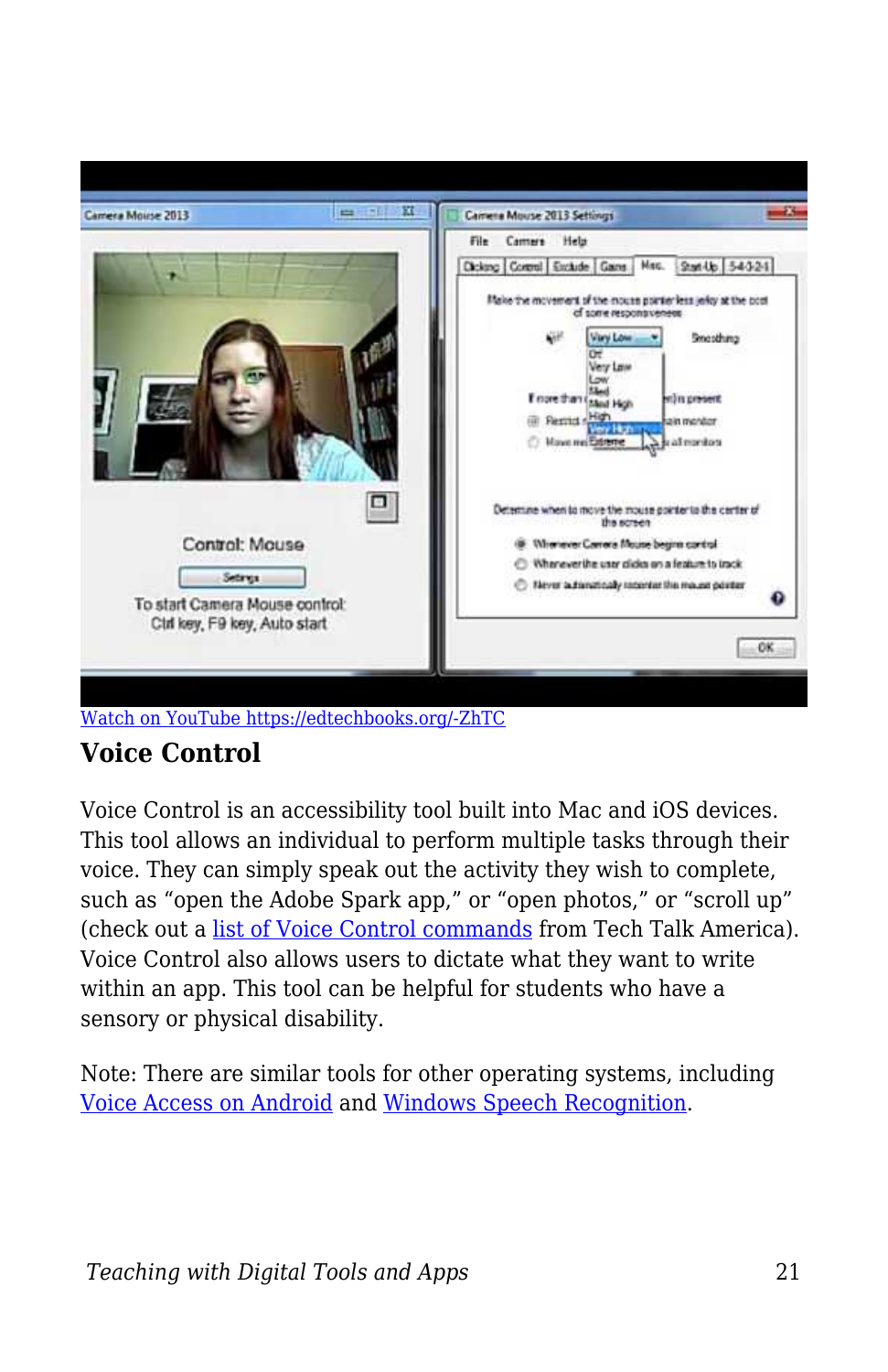

[Watch on YouTube https://edtechbooks.org/-uByy](https://www.youtube.com/embed/6y6MQq-Jtz0?autoplay=1&rel=0&showinfo=0&modestbranding=1)

# **Conclusion**

According to the [World Health Organization](https://www.who.int/topics/disabilities/en/) (2020), disability is a "complex phenomenon, reflecting the interaction between features of a person's body and features of the society in which he or she lives. Overcoming the difficulties faced by people with disabilities requires interventions to remove environmental and social barriers" (para. 2). In education, we must identify ways to **remove barriers** and **provide support** to ensure all students can succeed.

Let's go back to the scenario at the beginning—the one where you found a perfect educational video for your students, but, upon showcasing it in class, you discovered it was not accessible. Take a moment to reflect and consider, **what might you do differently now** that you have read this chapter to prevent that from happening again?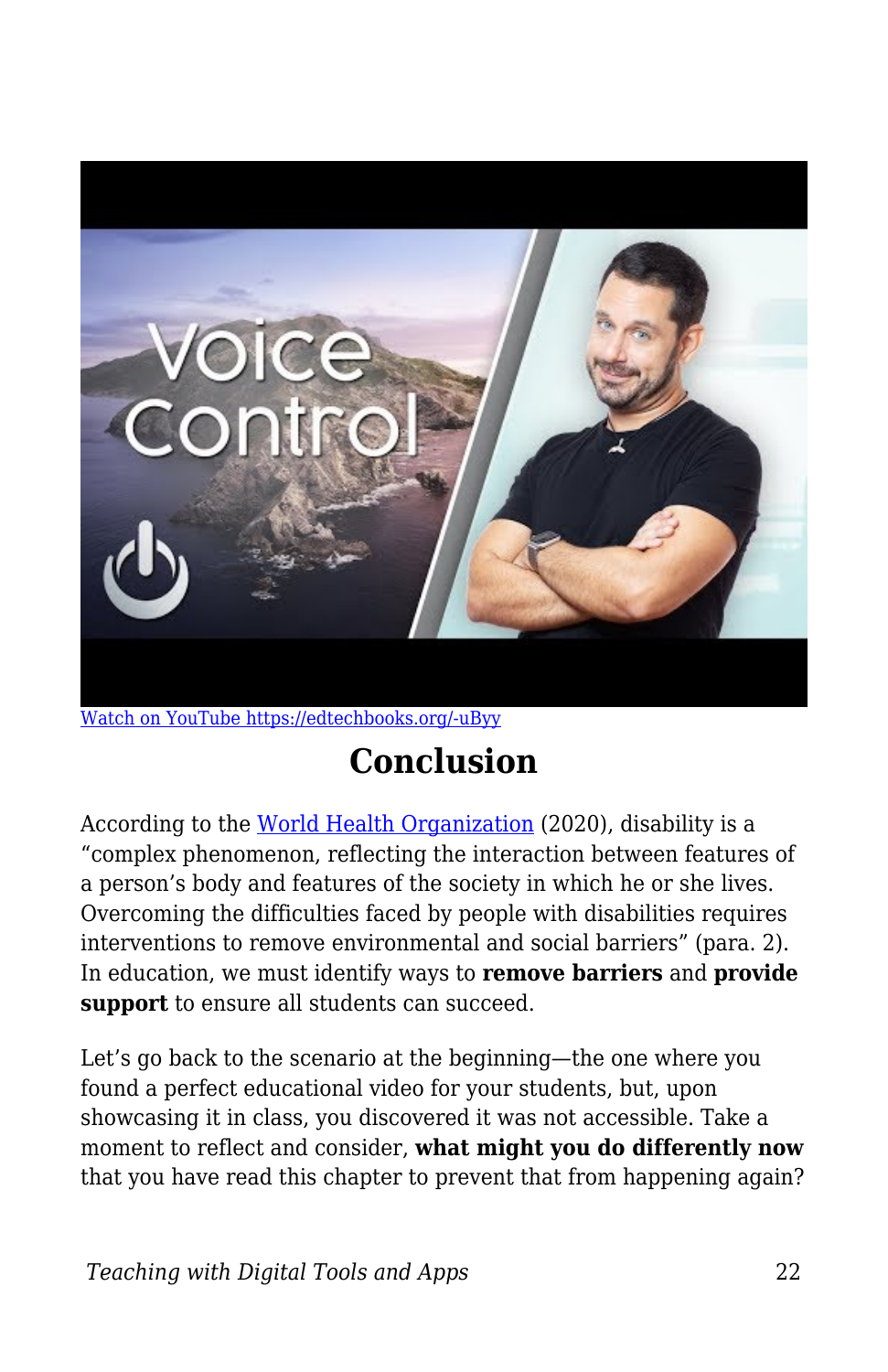Hopefully, this chapter has inspired you to keep accessibility in mind when finding and selecting digital tools and apps for teaching and learning. In this chapter, we discussed how to use UDL principles to create accessible, equitable, and inclusive learning experiences and environments. We introduced you to the POUR model as a guide for evaluating all digital tools and apps before using them in your classroom. We also provided an overview of broad categories of disabilities and offered tips for how to evaluate digital tools and apps based on those disabilities.

The more you practice evaluating digital tools and apps, the easier it will become. While it may take time upfront to do the evaluation, it will save you the frustration of bringing a digital tool or app into the classroom that becomes a barrier to learning. Finally, take some time to learn about the assistive technology tools you might use to create a more inclusive learning experience for your students. The more time you spend focusing on accessibility and inclusive learning, the better the learning experience will be for your students.

## **Additional Resources**

Burgstahler, S. (n.d.). [A Tutorial for Making Online Learning](https://www.washington.edu/doit/tutorial-making-online-learning-accessible-students-disabilities) [Accessible to Students with Disabilities.](https://www.washington.edu/doit/tutorial-making-online-learning-accessible-students-disabilities)

Snelling, J. (2022). [Tips for making documents accessible for all](https://www.iste.org/explore/professional-development/tips-making-documents-accessible-all-students) [students](https://www.iste.org/explore/professional-development/tips-making-documents-accessible-all-students). *ISTE.org.*

## **References**

- Burgstahler, S. (2019). Universal design in education: Principles and Applications.
- Disabilities, Opportunities, Internetworking, and Technology. Retrieved from [https://edtechbooks.org/-qjT](https://www.washington.edu/doit/universal-design-education-principles-and-applications)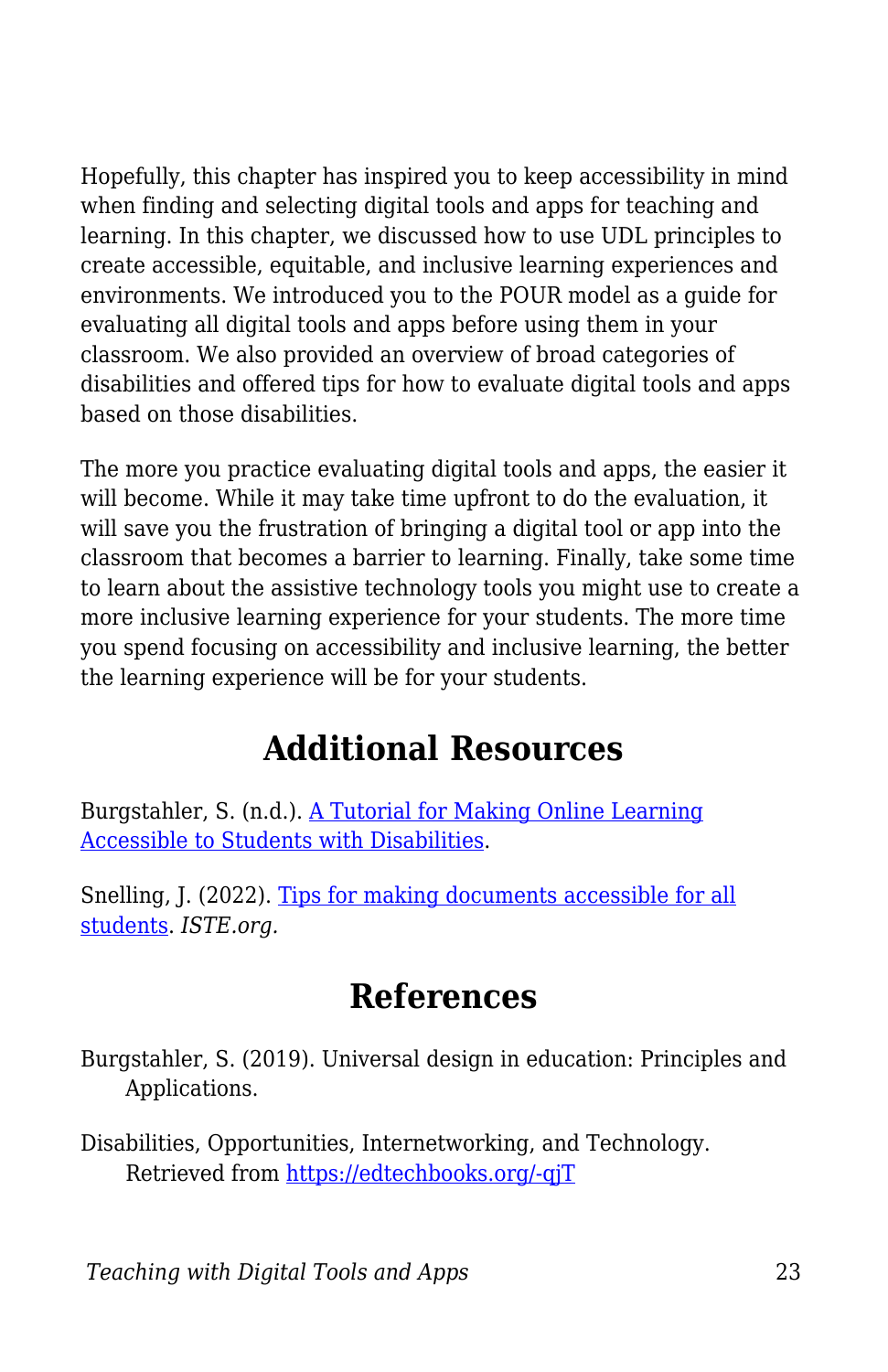- Center for Applied Special Technology (CAST). 2020. About universal design for learning. Retrieved from [https://edtechbooks.org/-uTp](http://www.cast.org/our-work/about-udl.html)
- Curry, C. (2018, May 8). Understanding the definition of accessibility. Accessibility, Compliance, and Equity. Retrieved from [https://edtechbooks.org/-ipbH](https://ace-ed.org/understanding-the-definition-of-accessibility/)
- Friedlander, B. S., & Friedlander, B. S. (2019, November 22). Assistive technology: Apps & extensions for ADHD LD students. ADDitude. Retrieved from [https://edtechbooks.org/-ZjzQ](https://www.additudemag.com/assistive-technology-for-students/)
- National Center on Accessible Educational Materials (n.d.). Designing for accessibility with POUR. Retrieved from [https://edtechbooks.org/-qNVE](http://aem.cast.org/creating/designing-for-accessibility-pour.html)
- National Center on Accessible Educational Materials. (2019, January 16). Is it accessible? Questions to ask before selecting educational materials. Retrieved from [https://edtechbooks.org/-bXG](http://aem.cast.org/navigating/is-it-accessible-questions-to-ask.html)
- NC State University, The Center for Universal Design. (1997). The principles of universal design. Retrieved from [https://edtechbooks.org/-vYZK](https://projects.ncsu.edu/ncsu/design/cud/about_ud/udprinciplestext.htm)
- ScienceDirect. (2020). Physical disability. Retrieved from [https://edtechbooks.org/-YTi](https://www.sciencedirect.com/topics/medicine-and-dentistry/physical-disability)
- Seiler, R. J. (2007, December). Assistive technology for individuals with cognitive impairments. Retrieved from University of Idaho, Center on Disabilities and Human Development, Idaho Assistive Technology Project website: [https://edtechbooks.org/-FXF](http://idahoat.org/Portals/60/Documents/Services/Resources/AT_CognitiveImpairmentsHandbook.pdf)
- Teaching students with deaf-blindness. (n.d.). Retrieved from the Accessible Campus website: [https://edtechbooks.org/-GxaL](http://www.accessiblecampus.ca/tools-resources/educators-tool-kit/teaching-tips/teaching-students-with-deaf-blindness/)
- The Blind Life. (2015, December 4). Natural reader text to speech. YouTube. Retrieved from [https://edtechbooks.org/-QSP](https://www.youtube.com/watch?v%3DqlHXYwt1Zi8)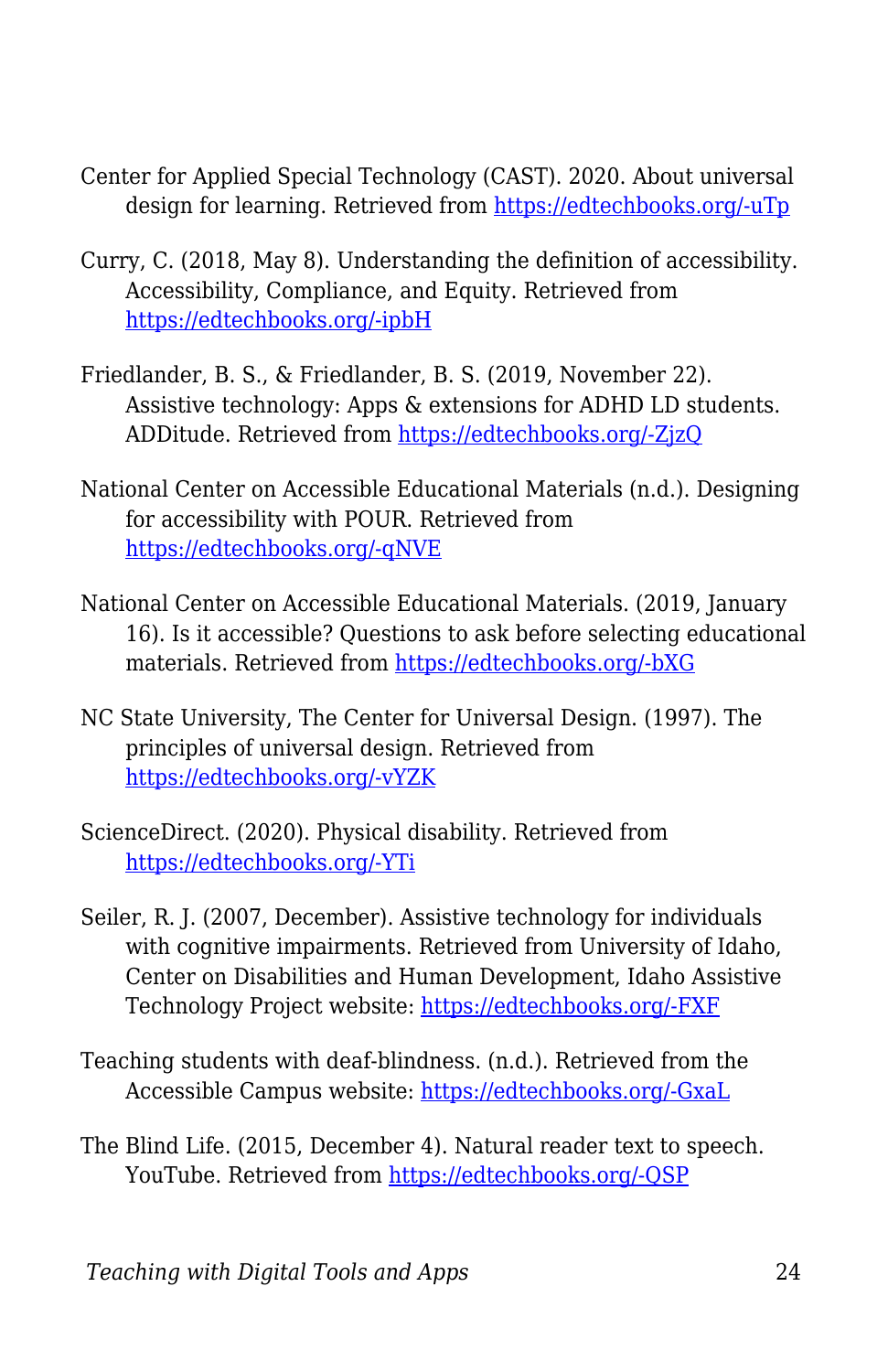- United Nations. (2006). Convention on the rights of persons with disabilities and optional protocol. Retrieved from the United Nations website: [https://edtechbooks.org/-ZoI](https://www.un.org/disabilities/documents/convention/convoptprot-e.pdf)
- WebAIM. (2018). Cognitive. Retrieved from the WebAIM website: [https://edtechbooks.org/-jPc](https://webaim.org/articles/cognitive/)
- World Health Organization. (2020). Disabilities. Retrieved from the World Health Organization website: [https://edtechbooks.org/-Hgck](https://www.who.int/topics/disabilities/en/&sa=D&ust=1586018894355000)
- WBDG Accessible Committee. (2019, July 18). History of accessible facility design. Retrieved from Whole Building Design Guide website: [https://edtechbooks.org/-HwkY](https://www.wbdg.org/design-objectives/accessible/history-accessible-facility-design&sa=D&ust=1586018894356000)